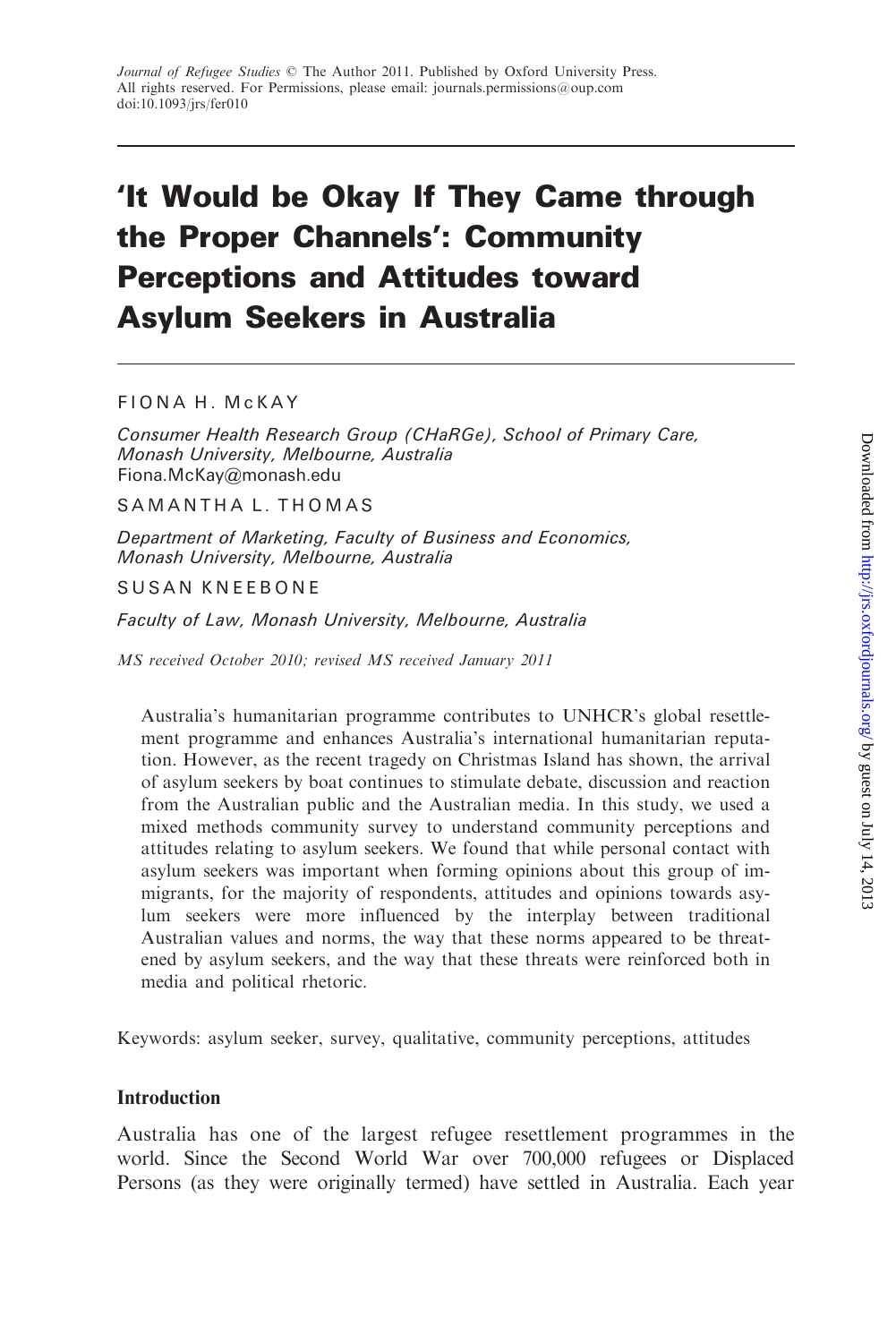about 13,500 refugees are admitted under Australia's Humanitarian Programme (DIAC 2010c; Stevens 2002; DIAC 2007). Under this Humanitarian Programme, the Australian Government allocates a set number of places to refugees and others in need of humanitarian assistance and protection. While most refugees are accepted by Australia through this formal Humanitarian Programme and are granted refugee status before they arrive in Australia, an increasing number of individuals (referred to as asylum seekers) arrive at Australian land and sea borders and then ask for protection. Asylum seekers who arrive without a valid visa are detained in one of Australia's detention facilities until their case can be processed, usually several months but sometimes this process can take years (Australian Human Rights Commission 2008). Refugees accepted under the Humanitarian Programme are commonly perceived to be deserving of resettlement, partly because they are seen to be following the 'correct' procedure for entry into Australia (Every and Augoustinos 2007; Corlett 2002; Mares 2001). By contrast, negative media reporting and political discourse, and the public rhetoric surrounding asylum seekers, imply that their claims are not legitimate, that they pose a threat to Australian identity and security, and are in some way engaging in illegal behaviour by not following formal refugee processes (Haslam and Pedersen 2007; McMaster 2002; McKay et al. 2011; Clyne 2005). This perception of illegality is reinforced by the use of mandatory detention of asylum seekers who arrive without a valid visa (Mares 2001). While Australia's acceptance of refugees has contributed to its positive international humanitarian reputation, the policies towards, and treatment of, asylum seekers has caused widespread national and international criticism (Edwards 2003; Marr and Wilkinson 2003).

# Public Opinion towards Asylum Seekers in Australia: The Historical Context

In 1976, the first known group of asylum seekers—five Vietnamese men termed 'boat people'—arrived in Darwin (Australia's far north) by boat and asked for protection (Hugo 2001; Boman and Edwards 1984). While these asylum seekers received support from the conservative Fraser Government, they did not receive the same support from the Labor Opposition. This disagreement between the major political parties led to a public debate about the fate of asylum seekers in Australia, resulting in widespread community antagonism directed toward 'boat people' arrivals (Betts 2001; Mares 2001). In the six years to 1982, about 2,000 Vietnamese 'boat people' arrived in Australia (Phillips and Spinks 2010), with a further 15,000 Vietnamese refugees settled directly from refugee camps under the Humanitarian Programme (York 2003). Despite the small numbers of asylum seekers who arrived by boat during this period, public reaction was largely negative (Betts 2001; Brennan 2003). Australians were generally happy to receive the Vietnamese refugees selected from camps in Southeast Asia under the Humanitarian Programme; however, 20 per cent wanted all 'boat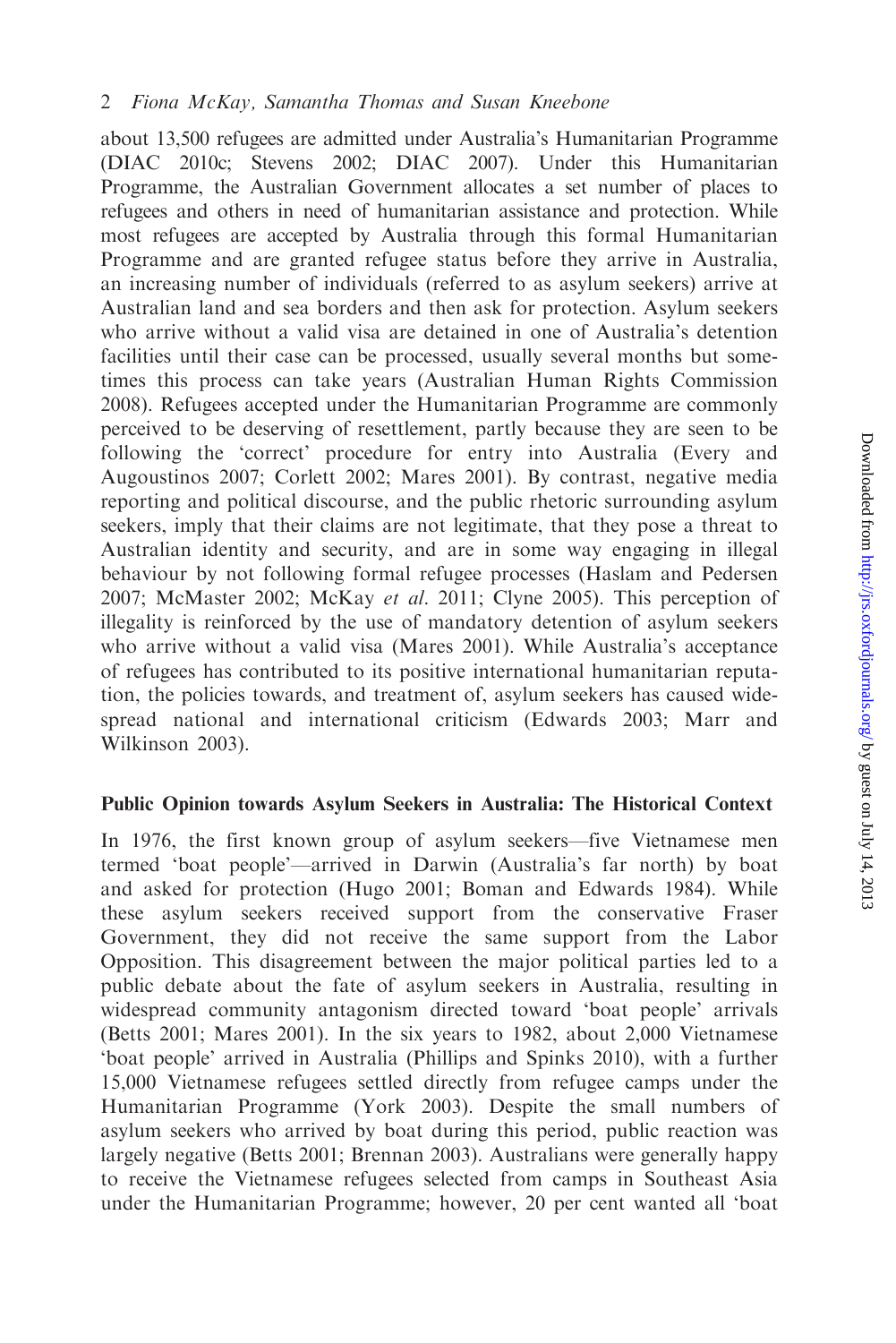people' 'stopped from staying here' (Morgan Gallup Poll 1977 191A: 3–4, as cited in Betts 2001). Negative community reactions continued with the next 'wave' of approximately 3,000 asylum seekers, mostly from China, Vietnam and Cambodia, who arrived by boat between 1989 and 1993 (Betts 2001; Brennan 2003). News polls conducted during this period showed that the majority surveyed felt that the number of immigrants arriving in Australia was too high (Jupp 2001).

However, it was the arrival of approximately 12,000 asylum seekers, predominately from Afghanistan and Iraq, between 1999 and 2001, that led to unprecedented negative political, media and public reaction (Betts 2001; Dunn et al. 2007; Every and Augoustinos 2007; Phillips and Spinks 2010). While negative public reaction toward the arrival of asylum seekers was present before the terrorist attacks of 11 September 2001, it was intensified in the immediate aftermath amid the responses to terrorism and the increasing negative political rhetoric directed at asylum seekers from Australia's conservative Howard Government (Marr and Wilkinson 2003; McAdam 2008). Such negative attitudes toward asylum seekers had already been seen in response to an incident shortly before, in August 2001. This incident involved the refused entry of the Norwegian freighter the MV Tampa, after the ship rescued 438 mainly Afghani nationals who were en route to the Australian territory of Christmas Island to claim asylum. The arrival of the Tampa sparked a surge in media interest in asylum seeker issues, and allowed the Howard Government to establish a link between asylum seeking and the threat to national sovereignty and terrorism (Marr and Wilkinson 2003). The Howard Government used the arrival of these asylum seekers, and the newly established rhetorical links between asylum seekers and terrorism, to implement a number of policies that made it more difficult for asylum seekers to access Australia's legal processes. One of these policies allowed for the excision of many external Australian territories, including Christmas Island, from the migration zone, while another was to allow asylum seekers only temporary protection. Opinion polls during this period showed increasing hostility toward asylum seekers. A poll conducted in September 2001 (6 weeks post *Tampa*) showed that 50 per cent of those polled would 'turn back all boats carrying asylum seekers' (Newspoll 2001a). Seven weeks later this response had risen to 56 per cent (Newspoll 2001b).

Australia is currently experiencing the 'fifth wave' of asylum seeker arrivals (Mares 2009). Between the beginning of 2008 and the end of 2010, Australia received 9,422 asylum seekers by boat, including 6,535 in 2010, predominately from Afghanistan and Sri Lanka (Phillips and Spinks 2010; Maley 2011). The majority of these boats departed from Indonesia, and involved people smuggling operations (DIAC 2010a, 2010b). Consistent with previous asylum seeker arrivals, negative public sentiment has persisted throughout this 'wave'. For example, in 2010 an opinion poll showed that 75 per cent of Australians were concerned about unauthorized asylum seekers coming to Australia by boat (Lowy Institute 2010).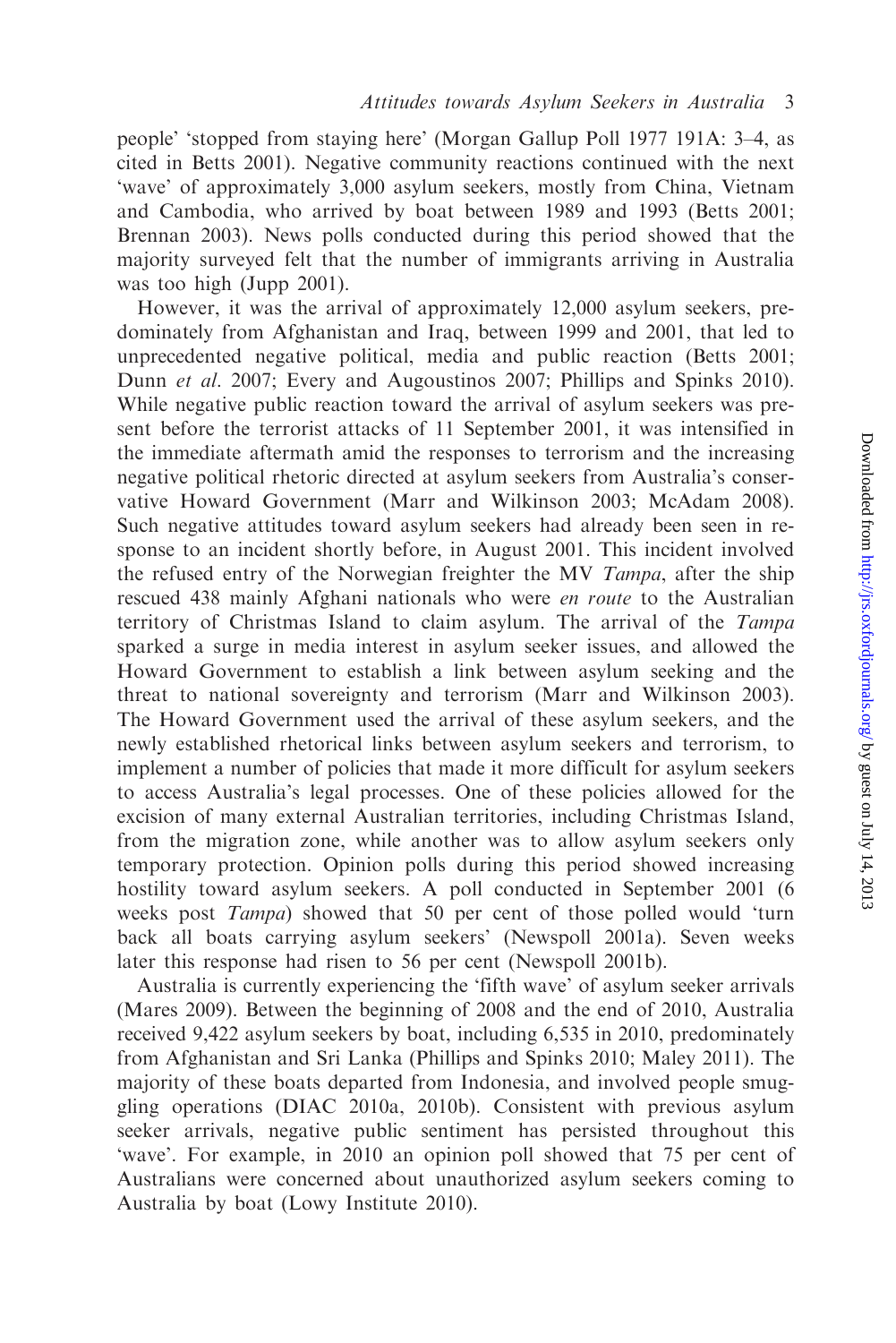In the past decade a number of asylum seekers have perished while making their journey to Australia by boat (Marr and Wilkinson 2003). The presence of a boat carrying asylum seekers in distress at Australian shores often serves to both ignite and polarize public opinion about asylum seeker arrivals. A recent example from December 2010, in which a boat carrying around 100 people broke down and drifted onto the rocks off Christmas Island, killing at least 40 individuals on board, is consistent with past reactions (Hayward 2010). The arrival of these asylum seekers re-ignited an intense debate about 'border control' and how best to prevent and manage asylum seeker arrivals by boat. The Prime Minister, Julia Gillard, suggested that the boat was not intercepted in the normal way as the weather provided an impassable obstacle, while others suggested that the tragedy could have been avoided by the implementation of stronger asylum policies that do not 'tempt asylum seekers to risk their lives by trying to reach our shores', and a return to offshore processing on Nauru and temporary protection visas (Bowen 2010; The Australian 2010; Herald Sun 2010). Once again the political divide was mirrored by a divide in community attitudes and opinions towards asylum seekers. Australia's two major news organizations ran public opinion polls about the deaths and issues of border control on their news websites. Fairfax papers asked: 'should Labor increase border patrols after the Christmas Island asylum-seeker boat tragedy?' (yes=56 per cent, n=2581) (Stevenson et al. 2010), while the News Limited papers asked: 'should Australia open the door to asylum seekers to prevent further tragedies?' (yes  $= 11.48$  per cent,  $n = 19,913$ ) (Hudson 2010; Sheehan 2010). Although many of the news stories that were published alongside these polls were positive or reflected a more balanced style of reporting, the largely negative results from these polls, particularly that of News Limited, are consistent with previous opinion polls about asylum seekers.

#### Key Influences on Public Opinion towards Asylum Seekers

Opinion polls, initially used to ascertain voting intention, are now frequently used to provide governments with information on whether they are in step with the opinion of the public on specific issues, allowing for public-driven changes in policy (Brett and Moran 2006). A number of studies in the last 40 years have explored the influences on public opinion toward asylum seekers in Australia. These studies have investigated the ways in which asylum seekers are represented in media and political fora (McKay et al. 2011; Klocker and Dunn 2003; Gale 2004), have investigated the beliefs and ideologies that influence public opinions toward asylum seekers (Pedersen et al. 2005, 2006; Haslam and Pedersen 2007), have reported on public opinion through the use of commercial opinion polls (Goot 2000) or have undertaken private polling to further investigate the attitudes behind such opinions (Markus 2010). Results of such studies suggest that socio-demographic factors, including age, gender, education, socio-economic status and political views, are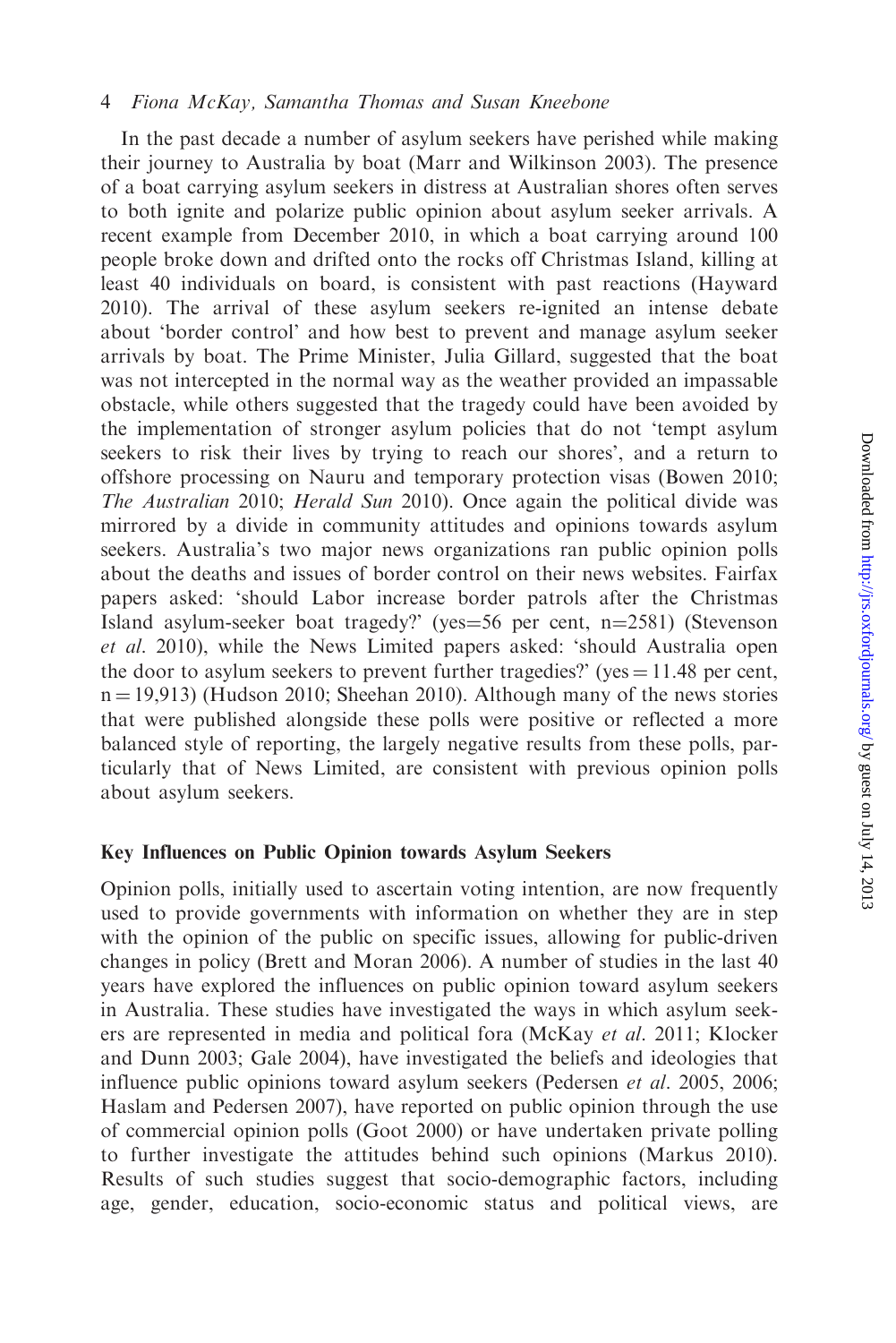important influences on attitudes and opinions toward asylum seekers (Wilson et al. 2005; Hoskin and Mishler 1983; Pedersen et al. 2005). Research investigating influences on public opinion suggests that asylum seekers are portrayed by the media and politicians either as genuine and in need of protection, or as taking advantage of the policies of the host country for their own economic or personal gain (Lewis 2005; Every and Augoustinos 2007, 2008). Furthermore, some research suggests that negative portrayals of asylum seekers, particularly those that describe asylum seekers as 'illegal' or as 'queue jumpers', have resulted in their construction as a 'deviant social group' who pose a threat to national security and national identity (Pickering 2001). This construction of deviance has often been attributed to the influence of some of Australia's leading politicians. For example, one of the key messages of the conservative Howard Government was that Australian values and identity needed to be protected from asylum seekers who seek to change the Australian way of life (Clyne 2005). This theme of protecting Australia has been maintained by the current Gillard Labor Government which, by proposing an offshore resettlement centre on East Timor, for example, reinforced perceptions of the need to protect Australia's national borders from asylum seekers (Kelly 2010). This issue of protecting Australia's borders against the arrival of asylum seekers by boat re-emerged during reporting of the deaths on Christmas Island in December 2010. While acknowledging that the deaths at sea were a tragedy and devastating for the families, some commentators went on to call for more restrictive policies to act as a deterrent. Suggestions included greater border protection, a return to processing on Nauru and temporary, rather than permanent, protection (Daily Telegraph 2011; Ruddock 2011).

#### Aims of this Study

While this study seeks to build upon previous work in this area, this research differs in that we have investigated the influence of socio-cultural factors upon attitudes and opinions toward asylum seekers, and have sought to gain an understanding of the motives and influences of public attitudes and opinions. We hope that the findings of this research will contribute to the development of further study in this area, be useful for those working in the media and reporting on asylum seeker issues, and be of value to those working with asylum seekers. We believe that an important component of this research was the inclusion of the qualitative section that allowed participants to write freely in response to general questions about their feelings toward asylum seekers. As we report, in many cases this led to participants identifying and justifying their fear of asylum seekers, or highlighting some common myths about asylum seekers. In many ways, we believe that this is one of the most useful aspects of this research as this information may help those working to promote a more balanced reporting and discourse to dispel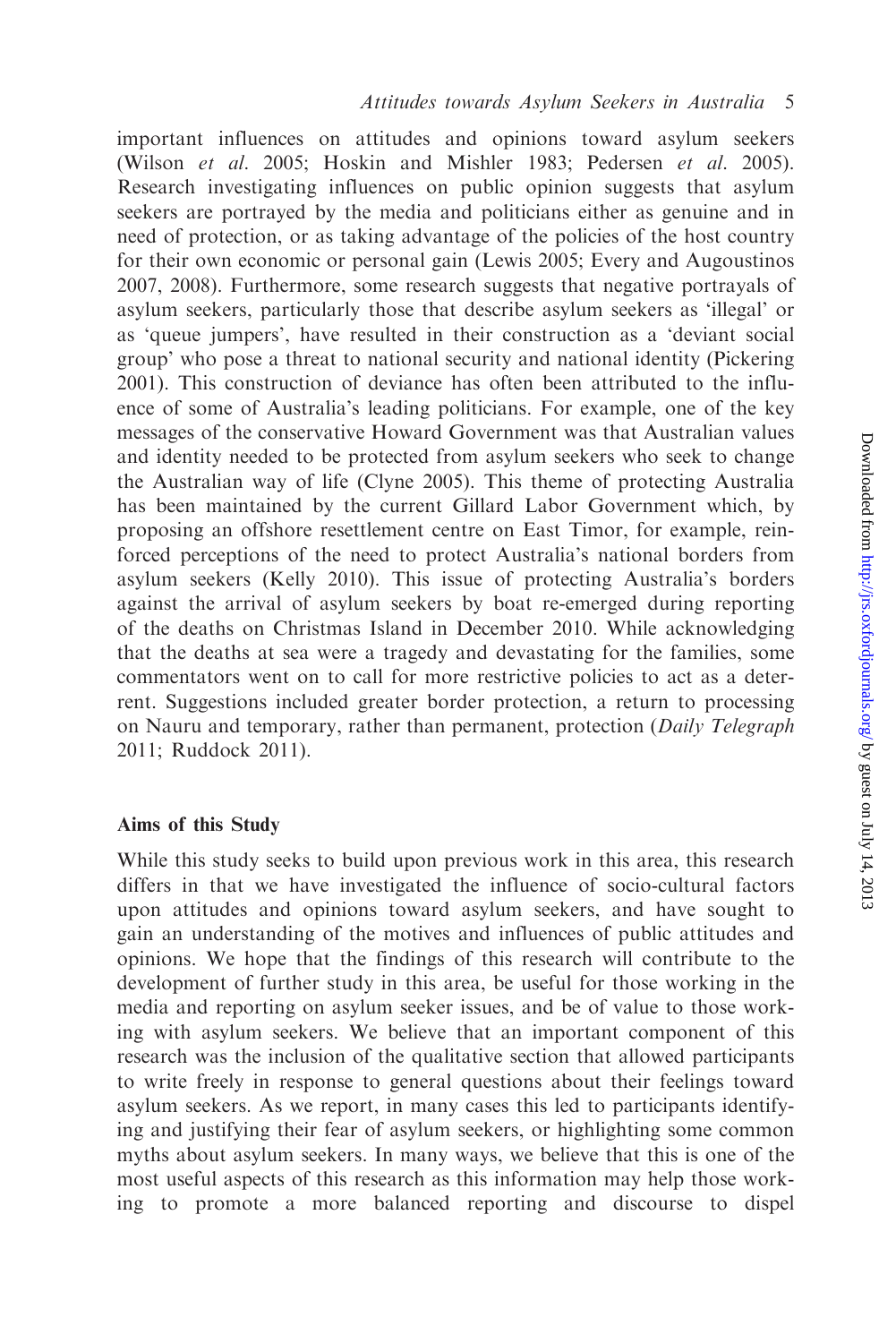fear-promoting myths and possibly change or adjust the information provided to the community.

#### **Method**

#### Aims and Approach

Using a combination of quantitative and qualitative methods, this study explored the attitudes and opinions of the Australian public in relation to asylum seekers. In particular we sought to provide a critical depth of understanding about why the Australian public hold certain beliefs about asylum seekers, and what has influenced these beliefs. We designed a postal, mixed methods survey that aimed to investigate:

- The general public's understandings of how and why individuals seek asylum.
- Where the general public go to access and receive information about asylum seeking issues.
- How attitudes and opinions relating to asylum seekers may differ between different socio-demographic groups, and why these differences may occur.

The use of both qualitative and quantitative methods allowed for the triangulation of responses: that is, to see if the findings from the quantitative responses were consistent with those in the open ended written responses. The survey was three pages in length, consisted of 16 questions, and was divided into three sections.

1. Socio-demographic characteristics. The first section of the survey asked for basic demographic information (age, gender, education, income, immigration status (Australian born or immigrant) and marital status). These questions were important as we were interested to see whether attitudes and opinions varied according to socio-demographic factors as identified in previous studies (Betts 2001; Kehrberg 2007; Lewis 2005; Pedersen et al. 2006; Ward and Masgoret 2008).

2. General understanding of asylum seeking issues. Questions in this section explored respondents' understandings of why and how individuals might seek asylum in Australia. We also investigated whether personal contact with a refugee had influenced attitudes and/or opinions towards asylum seeking issues. These questions were quantitative, using 'tick box' options, and aimed to understand what respondents knew about some of the pathways and the reasons for entering Australia. In order to gauge if respondents were aware of the countries of origin of asylum seekers, we then asked if they could identify which countries asylum seekers were from. Finally, we asked respondents to state whether they thought Australia's asylum seeker policies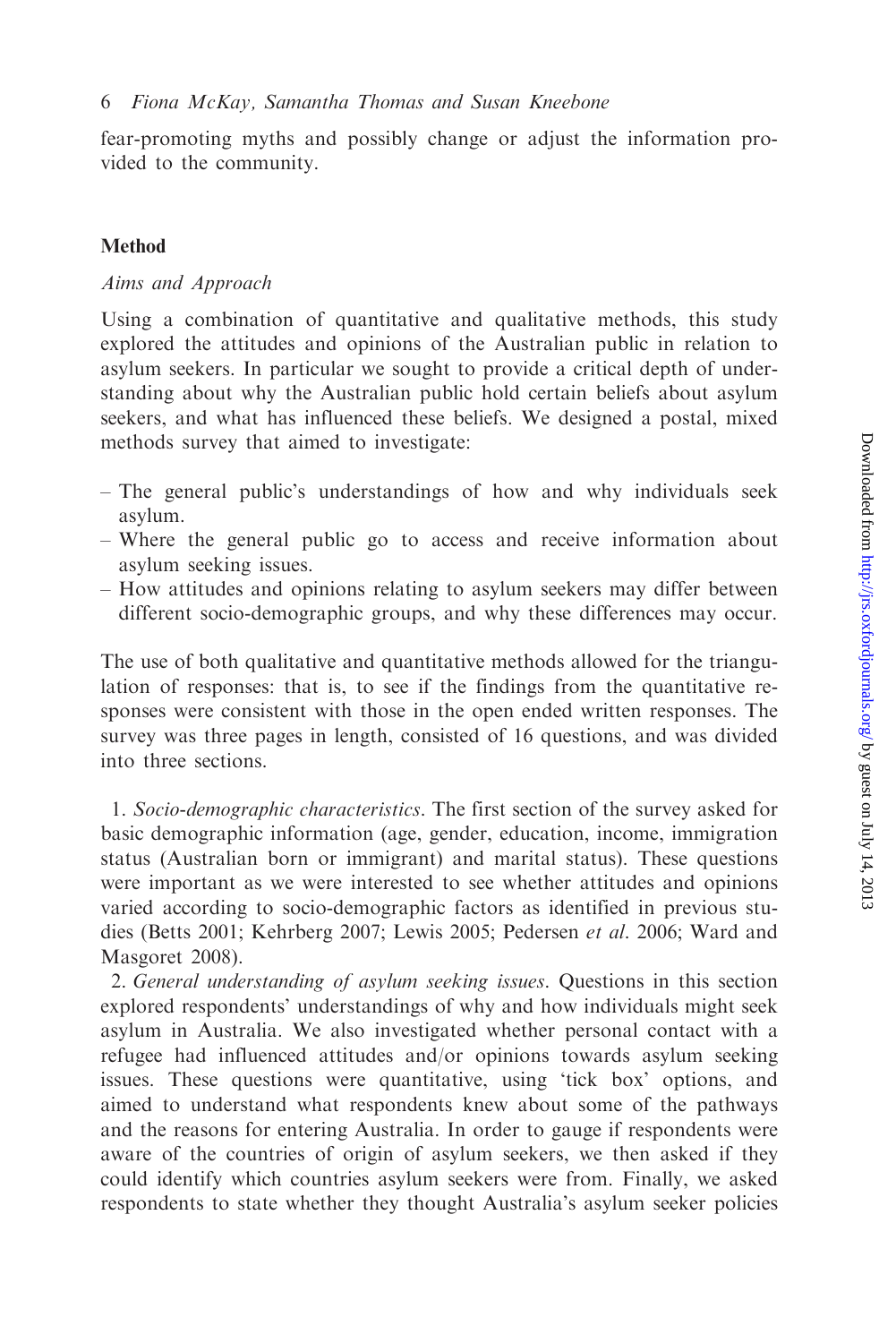were 'too soft', 'too hard' or 'about right'. Here we provided space for respondents to elaborate on the option they had chosen.

3. What influences attitudes and opinions. The final section of the survey probed more deeply for attitudes and opinions toward asylum seekers. In this section we used open-ended questions which allowed individuals to write more extensively. We asked how asylum seekers should be treated upon arrival, and what respondents thought had most influenced their opinion on asylum seekers and why.

# Sampling Strategy

We calculated the sample size based on a  $\pm 3$  per cent accuracy (error). Based on a standard response rate to general community postal surveys of about 20 per cent (Edwards et al. 2002) we calculated that we would need to sample about 3,000 individuals to get a response rate of 600. For random sampling reasons, we sent the survey to 3,069 households. Surveys were sent between 15 March 2010 and 15 April 2010. The survey was sent with an information sheet, one survey, and a reply paid envelope. No follow up was made. We included a reply paid envelope as previous research had identified this would help to increase response rates (Edwards et al. 2002). It was important to get a sample from each state of Australia, as previous research had only focused on one state or geographic location (Klocker 2004; Pedersen et al. 2005, 2006). Some states in Australia are more politically conservative (e.g. Queensland) while others typically support more liberal political ideologies (e.g. Tasmania). If we had only focused on one of these states, our results might have been skewed. State based sampling involved taking the number of names from each White Pages directory (for each state) that was in proportion to the population of that state. We staggered the posting of surveys, with 500 sent every third day to ensure that the neither the university postal system nor the research team would be overwhelmed with responses.

# Data Analysis

Given the mixed methods approach of the survey, a combination of techniques was used to analyse the data. The quantitative data analysis used basic descriptive statistics to characterize the sample. Categorical data were reported using simple frequencies and percentages, while continuous data were presented as means, medians and standard deviations. To determine socio-economic status (SES), we used the Australian Bureau of Statistics SEIFA deciles (Index of Relative Socio-Economic Disadvantage). Areas with a high index value (8–10) have few families on low incomes, or people who have little training or who work in unskilled occupations. Areas with low values (1–3) have many low income families, people with little formal training and people who work in unskilled occupations. The distributions of index scores are generally similar across the states, although the Northern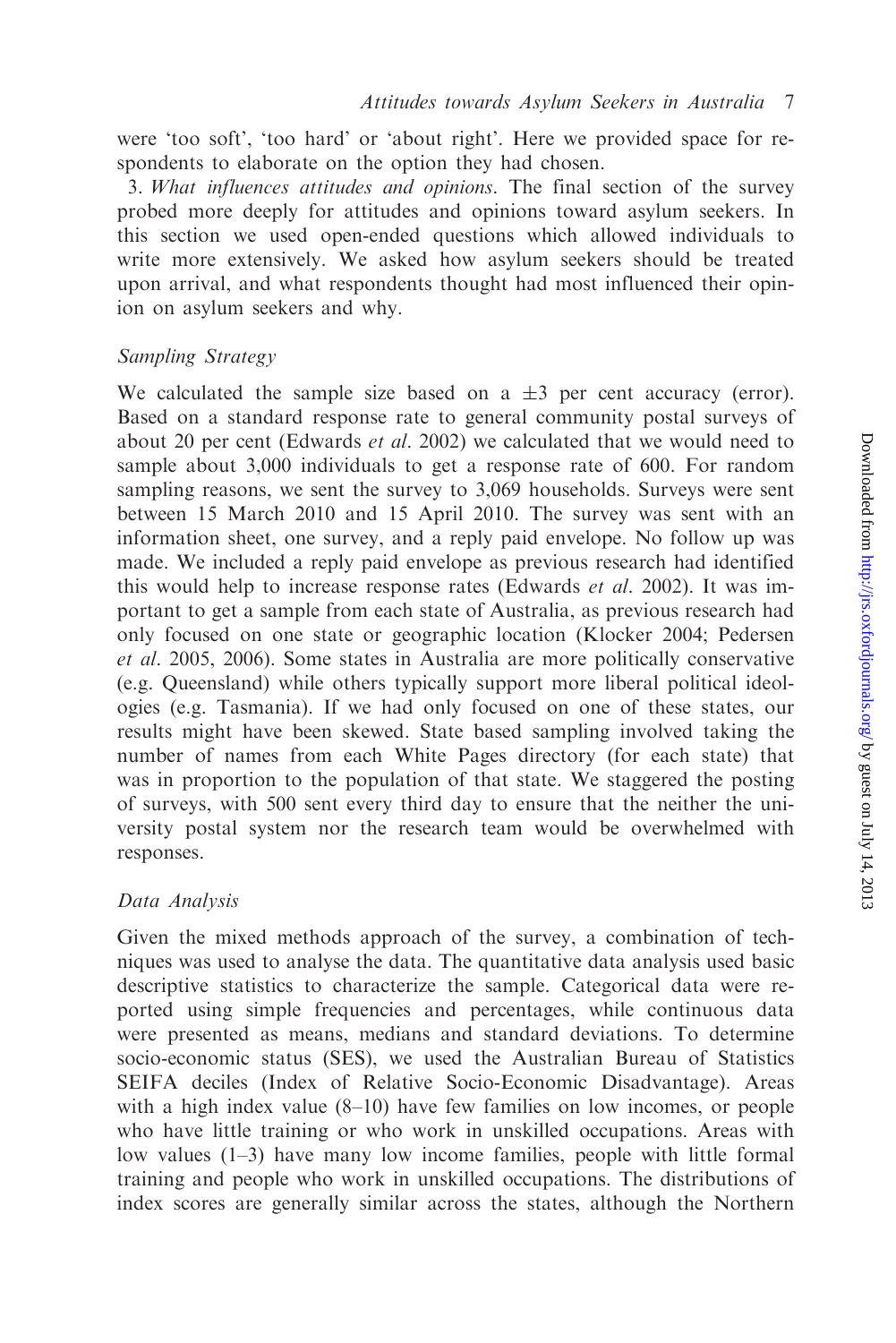Territory has a higher proportion of disadvantaged areas, and the Australian Capital Territory has a lower proportion than Australia as a whole (Australian Bureau of Statistics 2006). In this paper, the distribution of index values is summarized into low  $(1-3)$ , medium  $(4-7)$  and high  $(8-10)$ .

The qualitative responses were managed and coded using the qualitative analysis software QRS NVivo 8, which allows for the marking and subsequent retrieval of text according to a particular theme (QSR International 2008). Following Miles and Huberman (1994) we used a thematic style of analysis, reading and rereading the survey responses, and coding and comparing patterns and clusters of responses between the surveys. To identify if there were any patterns between responses and demographic variables or geographic variables, the responses were consistently checked against the quantitative data.

#### Results

### General Characteristics

The general characteristics of the sample are detailed in Table 1. Of the 3,069 surveys sent, we received 585 completed surveys, and 224 'returned to sender'. Excluding those returned to sender, this was a response rate of 20.5 per cent. There were no differences between the state and SES characteristics of the respondents and non-respondents. The sample was skewed toward older adults, with an average age of 58 years  $(SD = 15.06, \text{ range} = 19-91)$ . Just over half of the respondents were male  $(n = 323, 55.2 \text{ per cent})$ , and most were married ( $n = 414$ , 70.8 per cent). Over half were from an area of low or middle SES ( $n = 342, 58.5$  per cent); had completed at least some high school education ( $n = 320$ , 54.9 per cent); and reported a household income of less than AU\$80,000 ( $n = 403$ , 68.8 per cent). Most respondents were born in Australia ( $n = 425$ , 72.6 per cent).

#### Knowledge about Asylum Seeking Issues

More than half of all respondents thought that asylum seekers came to Australia 'for a better life'  $(n = 328, 56.8 \text{ per cent})$ , and about one quarter  $(n = 141, 24.4$  per cent) to flee persecution. As shown in Table 2, there were no statistically significant differences in either of these responses by socio-demographic or economic variables. Respondents most frequently identified Afghanistan (n = 236, 40.0 per cent) and Sri Lanka (n = 190, 32.5 per cent) as asylum seekers' country of origin. Almost half identified that asylum seekers' method of arrival to Australia was by boat ( $n = 250$ , 43.1 per cent). Almost half of all respondents said that Australia's current policy toward asylum seekers was 'too soft' ( $n = 285$ , 49.2 per cent). These respondents were significantly more likely to be male (n = 173, 54.1 per cent,  $p = 0.011$ ); working in a 'trade' occupation (n = 27, 81.8 per cent,  $p = 0.00$ ); or retired  $(n = 114, 51.1$  per cent,  $p = 0.00$ ).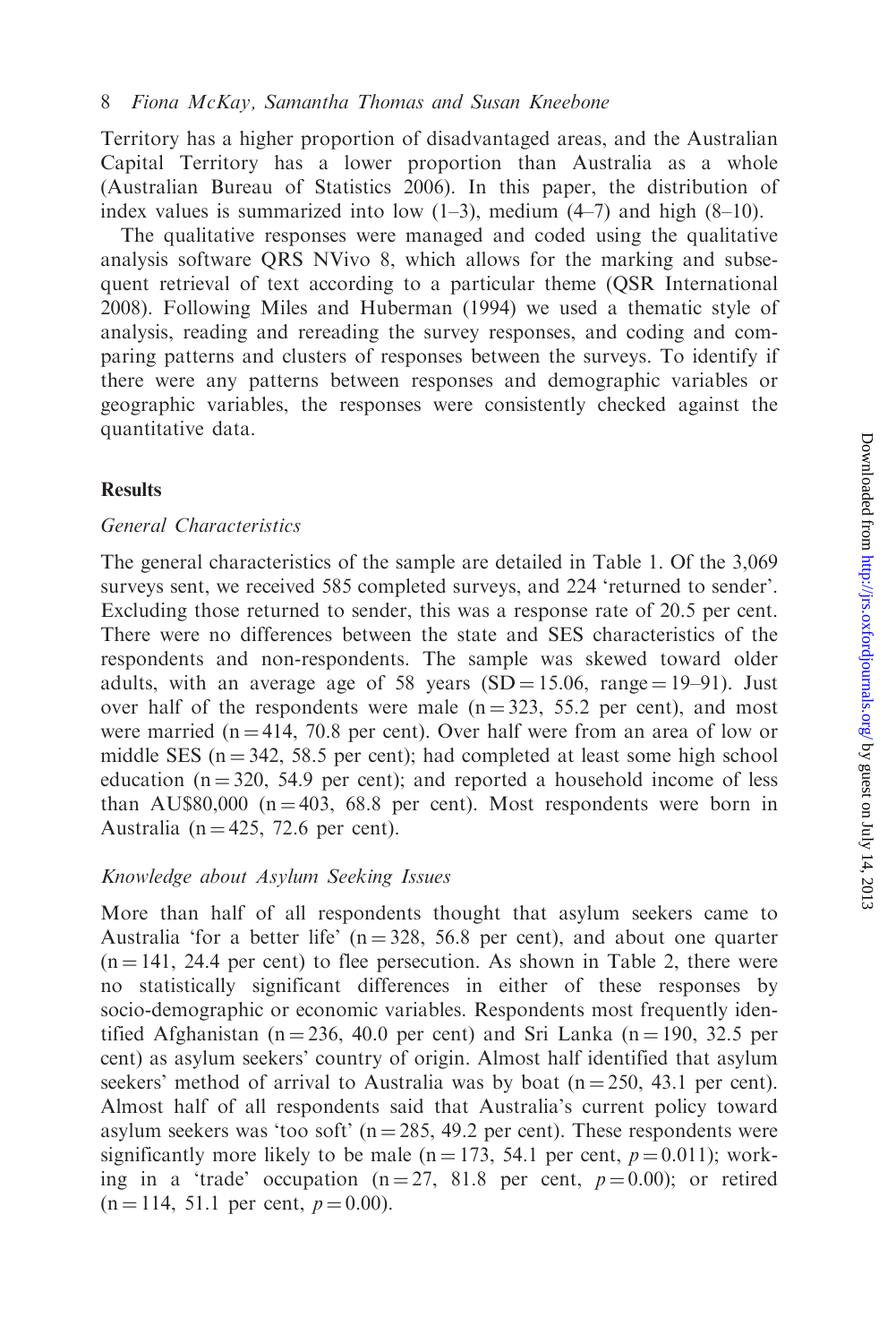| ×.<br>۰,<br>۰,<br>۰.<br>×<br>×<br>i |  |
|-------------------------------------|--|
|-------------------------------------|--|

| <b>General Characteristics</b>         |                |
|----------------------------------------|----------------|
| Total surveys returned                 | 585            |
| Socioeconomic status of respondents    |                |
| High                                   | 243 (41.5%)    |
| Middle                                 | 251 (42.9%)    |
| Low                                    | 91 $(15.6\%)$  |
| State from which surveys were returned |                |
| Australian Capital Territory           | $21(3.6\%)$    |
| New South Wales                        | 152 $(26.0\%)$ |
| Northern Territory                     | $10(1.7\%)$    |
| Queensland                             | 122 $(20.9\%)$ |
| South Australia                        | 54 (9.2%)      |
| Tasmania                               | $16(2.7\%)$    |
| Victoria                               | 164 $(28.0\%)$ |
| Western Australia                      | 46 $(7.9\%)$   |
| Demographics                           |                |
| Age <sup>1</sup>                       |                |
| Under 30                               | $28(4.8\%)$    |
| $31 - 50$                              | $147(25.3\%)$  |
| $51 - 65$                              | 216 (37.2%)    |
| $66 - 80$                              | 152 $(26.2\%)$ |
| $80+$                                  | $37(6.4\%)$    |
| Gender                                 |                |
| Male                                   | 323 (55.2%)    |
| Female                                 | 262 (44.8%)    |
| Where born                             |                |
| Australian born                        | 425 (72.6%)    |
| Immigrant                              | 160 $(27.4\%)$ |
| Marital status <sup>1</sup>            |                |
| Married/partnered                      | 414 (70.8%)    |
| Widowed                                | 51 $(8.7\%)$   |
| Divorced                               | 61 $(10.4\%)$  |
| Single                                 | 58 (9.9%)      |
| Income <sup>1</sup>                    |                |
| Under \$50,000                         | 256 (45.3%)    |
| \$50,000-\$80,000                      | 147 $(26.0\%)$ |
| \$80,000-\$100,000                     | 64 $(11.3\%)$  |
| \$100,000-\$130,000                    | $39(6.9\%)$    |
| More than \$130,000                    | 58 (10.4%)     |
| Education <sup>1</sup>                 |                |
| Did not complete high school           | $110(19.0\%)$  |
| Completed high school                  | 148 $(25.5\%)$ |
| Post-secondary diploma/certificate     | 138 (23.8%)    |
| University degree                      | 184 (31.7%)    |
| Occupation <sup>1</sup>                |                |
| Student                                | $17(2.9\%)$    |
| Trade                                  | 33 $(5.7\%)$   |
| Self employed                          | 75 (12.9%)     |
| Retail                                 | $20(3.4\%)$    |
| Professional                           | 162 (27.9%)    |
| Unemployed                             | $8(1.4\%)$     |
| Other                                  | 40 $(6.9\%)$   |
| Retired                                | 226 (38.9%)    |

<sup>1</sup>Does not equal 585 as not all respondents supplied this information.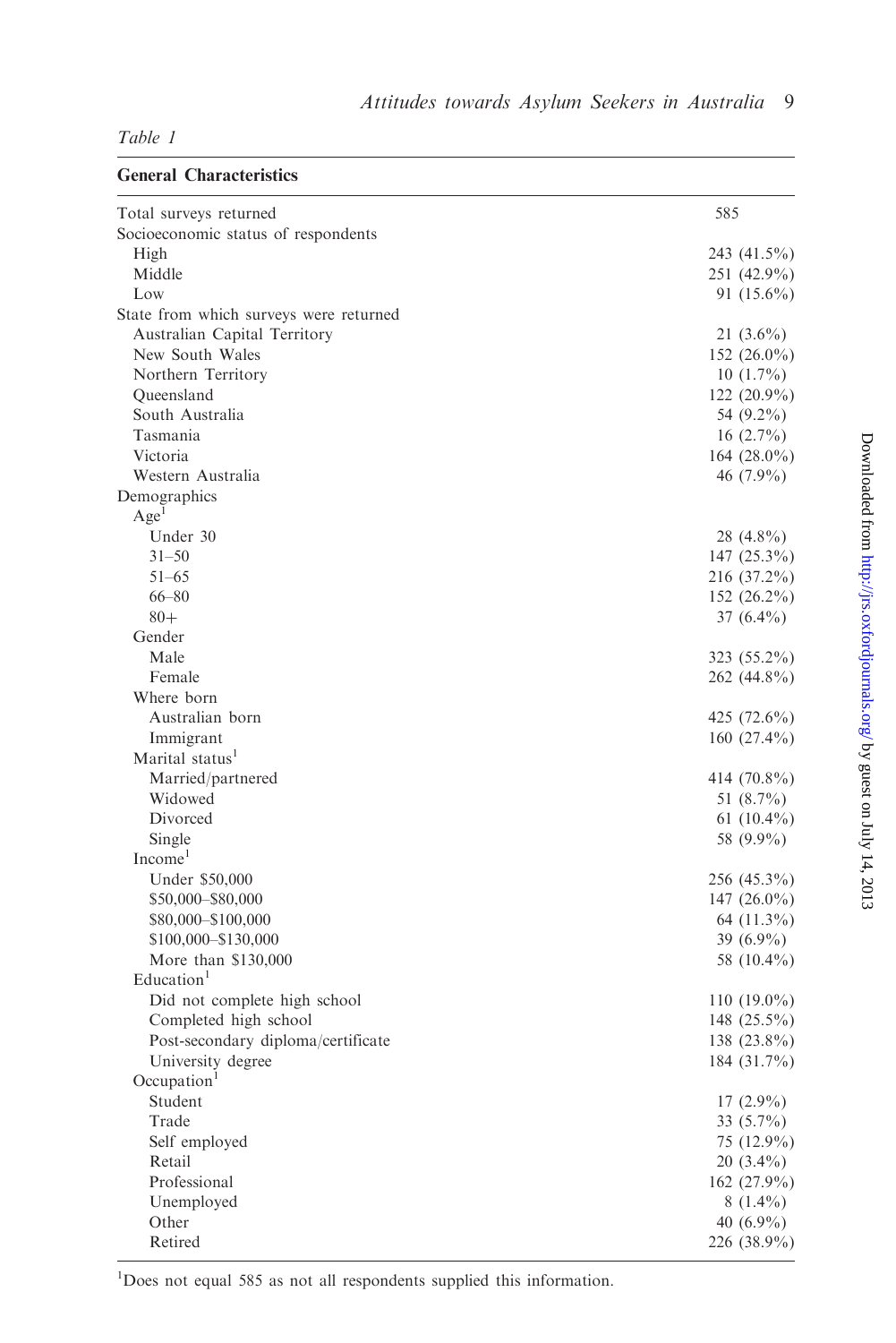| Quantitative Results                                                      |                                                   |                                                  |                                           |                                                           |                    |                                                  |                                           |                                                          |                                                           |                                                 |                                               |
|---------------------------------------------------------------------------|---------------------------------------------------|--------------------------------------------------|-------------------------------------------|-----------------------------------------------------------|--------------------|--------------------------------------------------|-------------------------------------------|----------------------------------------------------------|-----------------------------------------------------------|-------------------------------------------------|-----------------------------------------------|
|                                                                           | Total                                             | Male                                             | Female                                    | Did not                                                   | Completed          | Completed                                        |                                           |                                                          | Age                                                       |                                                 |                                               |
|                                                                           | (° <sub>0</sub> )                                 | (° <sub>0</sub> )                                | (9/6)                                     | complete<br>school<br>high<br>$($ % $)$                   | high               | further<br>study<br>$(%)$                        | (° <sub>0</sub> )<br>$\sqrt{30}$          | $31 - 50$<br>(%)                                         | $51 - 65$<br>(%)                                          | $66 - 80$<br>(° <sub>0</sub> )                  | $\frac{+}{80}$<br>$(\%)$                      |
| Why do you think that most people seek asylum?                            |                                                   |                                                  |                                           |                                                           |                    |                                                  |                                           |                                                          |                                                           |                                                 |                                               |
| To gain employment                                                        | 10(1.7)                                           | 4(1.3)                                           | 6(2.3)                                    |                                                           | 4(2.7)             | 3(1.0)                                           |                                           | 2(1.4)                                                   | 3(1.4)                                                    | 2(1.4)                                          |                                               |
| Because they are fleeing persecution                                      | 141(24.4)                                         | 65 (20.5)                                        | 76 $(29.3)^1$                             | $\begin{array}{c} 3 \ (2.8) \\ 17 \ (16.0)^1 \end{array}$ | $24(16.4)^1$       | $100(31.3)^{1}$                                  | $2(7.1)$<br>6(21.4)                       | 39 (26.8)                                                |                                                           | 38 (26)                                         |                                               |
| To get their children educated                                            |                                                   |                                                  |                                           |                                                           | $0\;\, (0)$        |                                                  |                                           |                                                          | $50(23.4)$<br>0 (0)<br>0 (0)                              |                                                 | $1 (2.7)$<br>$6 (16.2)$<br>$0 (0)$<br>$0 (0)$ |
| To send money home                                                        | $\begin{array}{c} 1 (0.2) \\ 2 (0.3) \end{array}$ | $(0.3)$<br>2 $(0.3)$<br>$\overline{\mathcal{C}}$ | $\begin{matrix} 0 \\ 0 \\ 0 \end{matrix}$ | $\begin{array}{c} 0 & (0) \\ 2 & (1.9) \end{array}$       | $\overline{0}$ (0) | $\begin{array}{c} 1 \ 0.3) \\ 0 \ 0 \end{array}$ | $\begin{matrix} 0 \\ 0 \\ 0 \end{matrix}$ |                                                          |                                                           | $\begin{array}{c} 0 & 0 \\ 1 & 0.7 \end{array}$ |                                               |
| For a better life                                                         | 328 (56.8)                                        | 189 (59.6)                                       | 138(53.3)                                 | 63(59.4)                                                  | 78 (53.4)          | 182 (57)                                         | 19(67.9)                                  | 86 (58.5)                                                | (20(56.1))                                                | 79 (54.1)                                       | 23(62.2)                                      |
| To get their family to Australia                                          | 95 (16.5)                                         | 56 (17.7)                                        | 39 (15.1)                                 | 21 (19.8)                                                 | 40 $(27.4)^1$      | 33 (11.6)                                        | 1(3.6)                                    | 19(12.9)                                                 | 41 (19.2)                                                 | 26 (17.8)                                       | 7(18.9)                                       |
| How do most asylum seekers arrive                                         | in Australia?                                     |                                                  |                                           |                                                           |                    |                                                  |                                           |                                                          |                                                           |                                                 |                                               |
| <b>Boat</b>                                                               | 250(43.1)                                         | 142 (44.1)                                       | 108(41.9)                                 |                                                           | 89(60.5)           | 104(32.4)                                        | 14 (50)                                   |                                                          | 97 (45.3)                                                 | 60 (39.5)                                       | 14 (37.8)                                     |
| Plane                                                                     | 182(31.4)                                         | 105(32.6)                                        | 77 (29.8)                                 | $54 (50)^1$<br>28 $(25.9)^1$                              | 30 $(20.4)^1$      | $124(38.7)^1$                                    | 7(25)                                     | 63 (43.4)<br>39 (26.9)                                   | 73 (34.1)                                                 | 47 (30.9)                                       | 15(40.5)                                      |
| Don't know                                                                | 148 (25.5)                                        | 75(23.3)                                         | 73 (28.3)                                 | 26(24.1)                                                  | 28 (19.0)          | 93 (28.7)                                        | 7(25)                                     | 43 (29.7)                                                | 44 (20.6)                                                 | 45 (29.6)                                       | 8(21.6)                                       |
| Are Australia's asylum seeker policies too soft, too hard or about right? |                                                   |                                                  |                                           |                                                           |                    |                                                  |                                           |                                                          |                                                           |                                                 |                                               |
| Too soft                                                                  | 285 (49.2)                                        | $173(54.1)^1$                                    | $113(43.4)^{1}$                           | $70(64.8)^1$                                              | $98(67.1)^1$       |                                                  | 10(35.7)                                  | 65 (44.5)                                                | 111(52.1)                                                 | 79 (52.7)                                       | 18 (48.6)                                     |
| Too hard                                                                  | 54(9.3)                                           | 19(5.9)                                          | $35 (13.6)^1$                             | $9(8.3)^1$                                                | $7(4.8)^1$         | 113 $(35.4)^1$<br>38 $(11.9)^1$<br>81 $(25.4)^1$ | 2(7.1)                                    |                                                          | $\begin{array}{c} 27 \ (12.7) \\ 39 \ (18.3) \end{array}$ | 10(6.7)                                         | $2(5.4)$<br>8(21.6)                           |
| About right                                                               | 121 (20.9)                                        | 83 (25.9) <sup>1</sup>                           | 38 $(14.7)^1$                             | $16(14.8)^{1}$                                            | $23 (15.8)^1$      |                                                  | 5 (17.9)                                  | $\begin{array}{c} 11 \ (7.5) \\ 29 \ (19.9) \end{array}$ |                                                           | 40 (26.7)                                       |                                               |
| Don't know                                                                | 119 (20.6)                                        | $(14.1)^1$<br>$45 \,$                            | $73 (28.3)^1$                             | 13 (12.0)                                                 | 18(12.3)           | 87 (26.9)                                        | 11(39.3)                                  | 41 $(28.1)$                                              | 36 (16.9)                                                 | 21(14.0)                                        | 9(24.3)                                       |
|                                                                           |                                                   |                                                  |                                           |                                                           |                    |                                                  |                                           |                                                          |                                                           |                                                 |                                               |

Table 2

Downloaded from http://jrs.oxfordjournals.org/ by guest on July 14, 2013  $Down$ loaded from <http://jrs.oxfordjournals.org/> by guest on July 14, 2013

 $1P<0.05$ .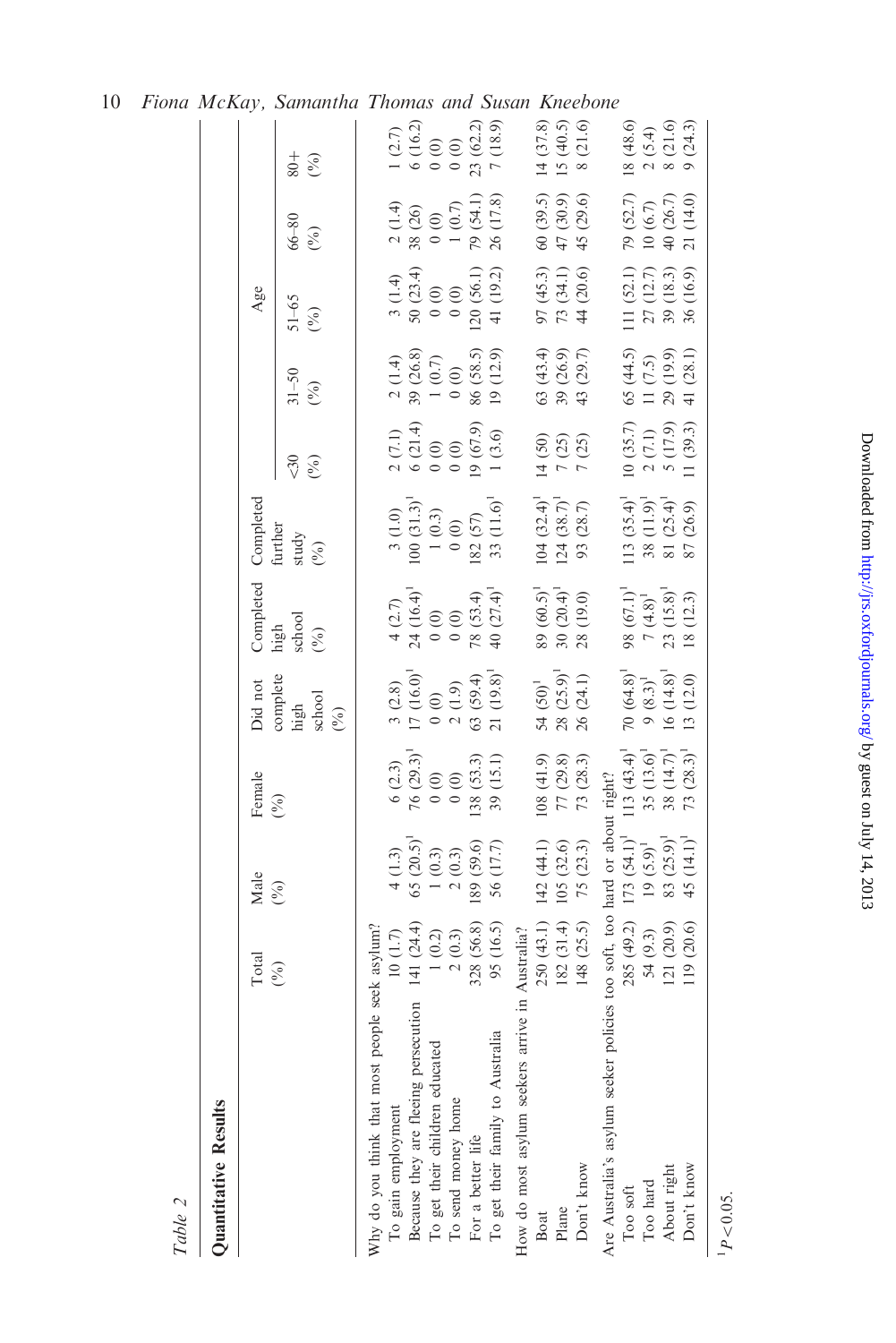Table 3

#### Key Themes to Emerge from the Qualitative Data

Theme 1: Asylum Seekers Exploit Australia's Democratic Systems and Processes

- Respondents often identified the method of arrival of asylum seekers as an example of how they exploit Australia's systems and processes. The use of people smugglers and boats to enter Australian waters were frequently identified by respondents as an example of an 'illegal' act
- Respondents were concerned that asylum seekers who arrive in Australia exploit the Australian welfare system. Some respondents stated that asylum seekers are only in Australia to receive welfare and other social benefits
- Some respondents stated that some asylum seekers arrive in Australia for their own economic gain, rather than for humanitarian or protection reasons

Theme 2: Asylum Seekers Threaten Australia's Values and Culture

- Some respondents expressed concern that asylum seekers were not willing to integrate into an Australian way of life
- Respondents frequently used examples to highlight asylum seekers' reluctance to assimilate. Common examples included the perception that asylum seekers were 'unprepared' to change their traditional dress, religious or cultural beliefs
- Respondents stated that this reluctance to assimilate posed an extreme threat to Australian identity and nationhood

Theme 3: Asylum Seekers Threaten the Security of Individuals, Communities and the Nation

- A few respondents stated that asylum seekers threatened national border security through their method of arrival, their use of people smugglers, and their perceived links with terrorists
- Some of these respondents stated that if asylum seekers enter Australia then Australia will be a more violent society and will experience more 'social problems'

Three key themes emerged from the analysis of the qualitative results. See Table 3 for an overview.

# Theme One: Asylum Seekers Exploit Australia's Democratic Systems and Processes

Under this theme responses fell into three subthemes: the method of the asylum seekers' arrival to Australia; their exploitation of Australia's welfare system; and the belief that asylum seekers come to Australia for economic rather than humanitarian protection reasons.

When writing about the method of arrival of asylum seekers, respondents often used the terms 'illegal', 'illegal asylum seeker', 'boat people' or 'queue jumpers'. Some wrote that asylum seekers 'cheated the system', by not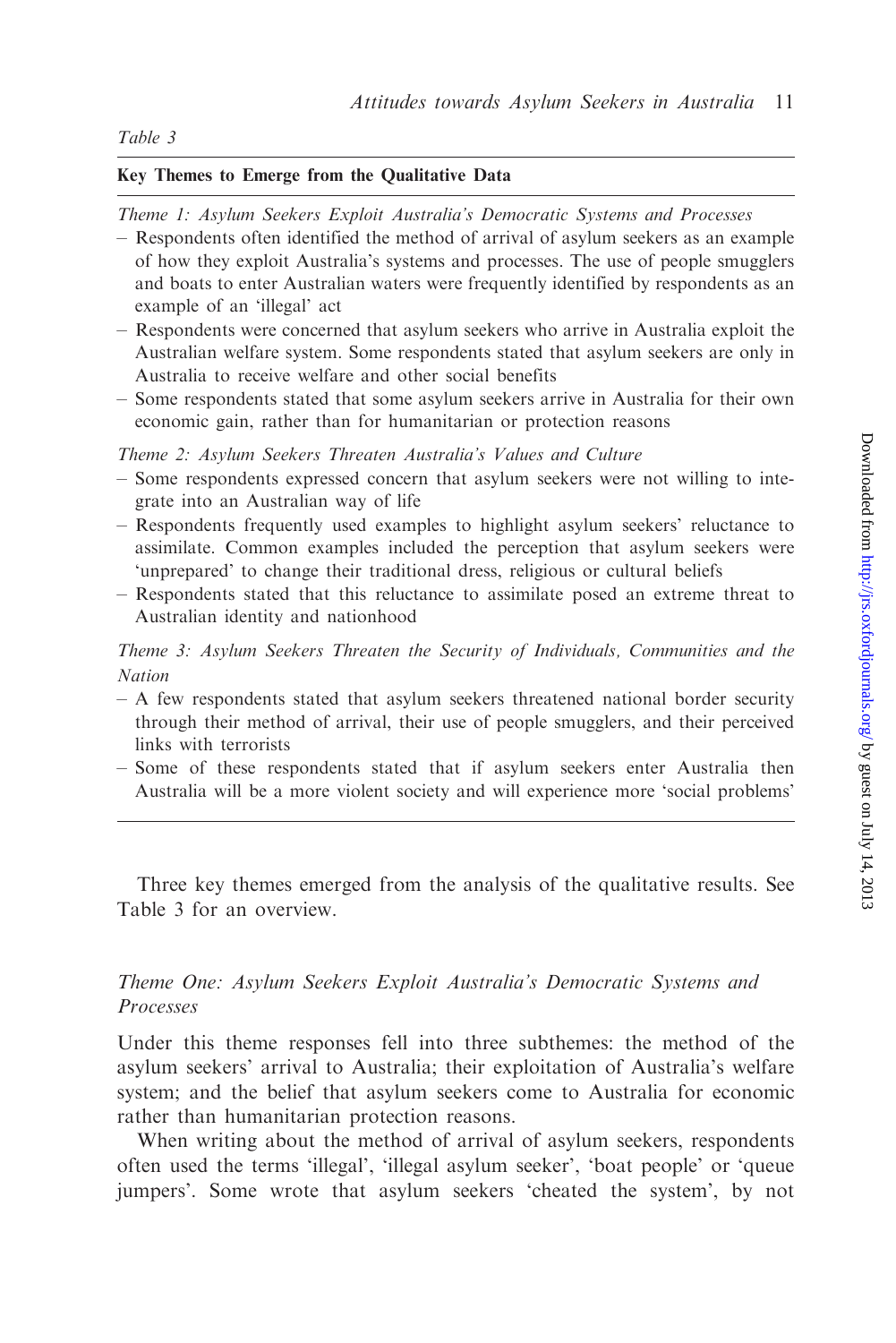following refugee processing procedures in their own countries before travelling to Australia:

These people should follow due process and not be queue jumpers (Male, aged 46, professional).

Others said that if asylum seekers were genuine, they would not use people smugglers to facilitate their journey to Australia. Rather, their willingness to use 'people smugglers' meant that by association, they themselves were criminals. For many, this highlighted that asylum seekers were trying to exploit a system that had been implemented to ensure a fair and just process when examining claims for refugee status. As such, these asylum seekers were seen to be jeopardizing the future of refugees who were in legitimate need of protection.

Send the boat people home. They are not genuine misplaced people, if they can pay and organize themselves to come to Australia illegally. Accept those from refugee camps only!!! (Female, aged 46, professional).

Some respondents said that after meeting a refugee they realized that asylum seekers would seek to exploit Australia's welfare system for their own advantage.

I used to feel sorry for them. But that changed when I saw how they milked the system (Male, aged 40, trade occupation).

Respondents generally had one of three attitudes as to how asylum seekers should be treated when they arrive in Australia: 1) With caution, but respect  $(n = 207)$ ; 2) With humanitarian values  $(n = 161)$ ; or 3) That they should be 'sent back'  $(n = 158)$ .

Those who felt that asylum seekers should be treated with caution but respect stated that asylum seekers should be treated with fairness, but that it was important for asylum seekers to follow the 'proper Australian process'  $(n = 207)$ . In many cases this included a period of detention at Australia's offshore asylum seeker processing facility on Christmas Island, security and health checks, or some form of reduced welfare access until they 'prove themselves worthy' of Australia's hospitality. This suggestion was most commonly made by those who were retired  $(n = 86)$ , and those in professional occupations  $(n = 61)$ , as well as those who were aged 81 and over (n = 14). Those identified as lower (n = 56) or middle (n = 137) SES were also more likely to suggest caution when dealing with asylum seeker arrivals.

Other respondents ( $n = 161$ ) wanted asylum seekers to be treated in a 'humanitarian' way. The main point of difference here was that they felt that asylum seekers should be allowed entry into Australia and given housing, medical treatment, clothing and food, rather than being held in detention.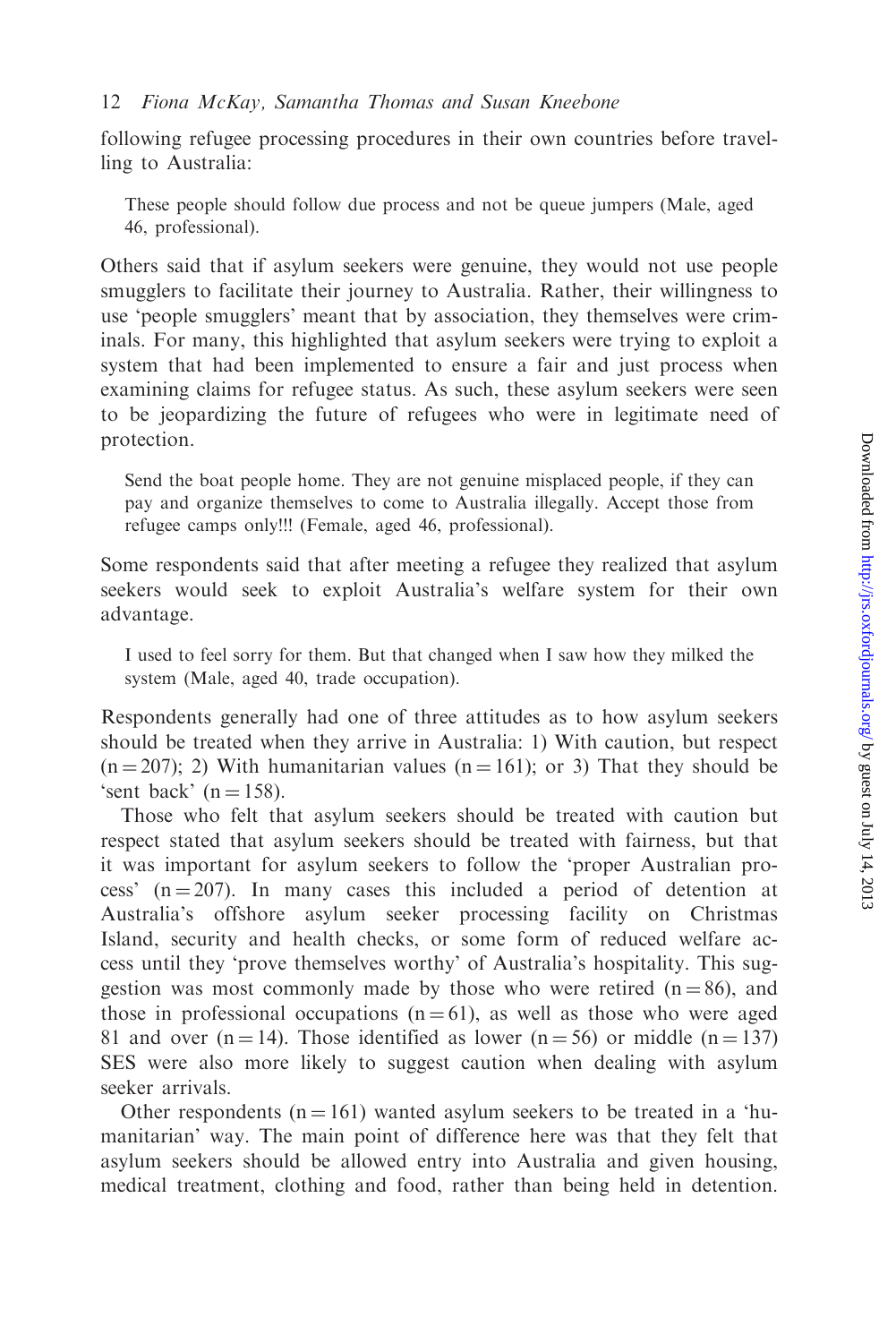These respondents stated that asylum seekers should be treated with 'compassion', 'respect', 'dignity' and 'courtesy' upon arrival:

The asylum seekers on arrival should be treated with compassion and be provided with shelter, food, clothing and medical treatment (Male, aged 71, professional).

The remainder of respondents  $(n = 158)$  took a restrictive approach to how asylum seekers should be treated. These respondents suggested that all asylum seekers should be 'sent back'. This suggestion was more common in male respondents  $(n = 97)$ , as well as people from the conservative Australian states of Queensland ( $n = 46$ ) and Western Australia ( $n = 14$ ). These respondents were often radical and extreme in their responses and exhibited extensive hostility:

Turn the boat around and tell them to go back to where they come from should they fail to respond—fire shots across the bow—should they fail to respond fire shoot at the ship (Male, aged 61, trade occupation).

Respondents in this category justified their responses by stating that asylum seekers should have followed 'proper channels'. Many wrote about wanting to send a signal to other individuals that were considering 'exploiting' Australia, that Australia would not tolerate this behaviour.

# Theme Two: Asylum Seekers Threaten Australia's Values and Culture

Some respondents stated that recent asylum seekers were more reluctant and resistant to integrating into an Australian way of life than previous immigrants to Australia. Although these individuals were few in number, the tone of their comments was extreme. These respondents described asylum seekers who were 'unprepared' to change their traditional dress, religious or cultural beliefs, as individuals who posed an extreme threat to Australian identity and nationhood.

If they're granted entry into our wonderful country they should become Australians, live and dress like us, and leave their customs in the country they come from (Female, aged 67, self-employed).

Respondents described a set of basic standards for those even contemplating coming to Australia, which included 'bothering to learn English', 'conforming to our way of life', having a 'high standard of education' and employment skills that were relevant to Australia's economy. Respondents repeatedly identified Muslim asylum seekers as being the most resistant to conform:

For starters the way Muslim people (not all) carry on with their beliefs, but don't care about ours (Male, aged 39, professional).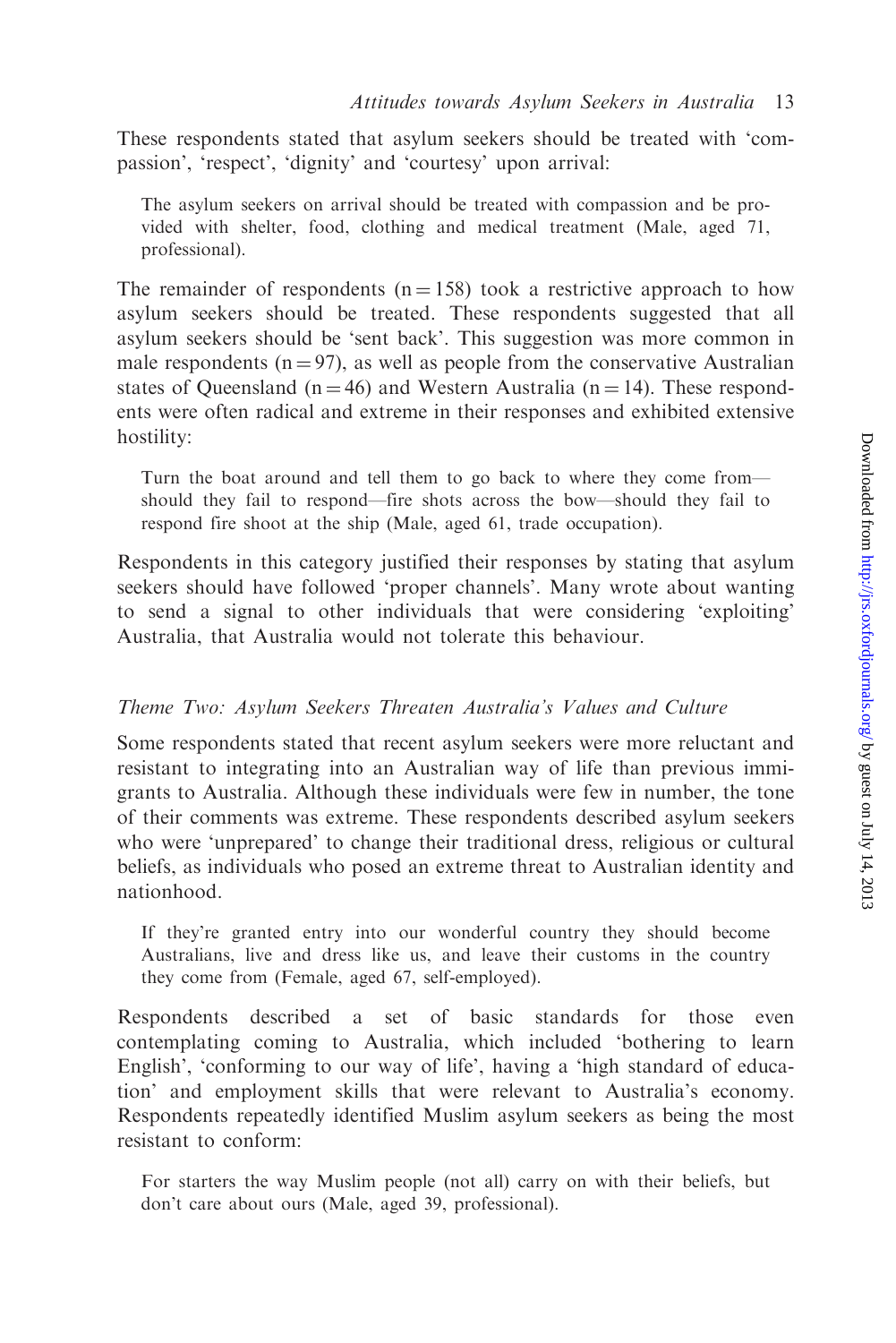Another respondent stated that she was so concerned about the influx of Muslim asylum seekers and their values, that she felt that she would soon not be allowed to celebrate Christian traditions in Australia:

Why the hell shouldn't we be allowed to celebrate our Christmas without offending other cultures!! This is Australia!! (Female, aged 40, professional)

For some individuals, meeting a refugee, or refugees, had strongly influenced their opinions towards asylum seeking issues ( $n = 119$ , 20.3 per cent). Most of these had been positively influenced by this experience  $(n = 72)$ . Individuals in this group had a distinct set of socio-demographic characteristics. Most were female, in a professional occupation, of middle or high SES, or held a university or post-secondary education. Some wrote about critically rethinking opinions about asylum seekers after face to face contact. One woman stated that the insight gained from hearing about a refugee's experiences made her feel less fearful, and appreciative of the asylum seeking experience:

[Meeting a refugee] gave me a deep insight into life as a refugee. It was a most rewarding experience as it took away my fear of refugees (Female, aged 55, professional).

Yet for others, these negative opinions had only been formed after personal contact with a refugee. Most of these individuals were either retired, or male. One of the most common examples given was that on meeting a refugee, they appeared to be unable to speak English adequately in their everyday interactions. Others wrote about refugees clustering in certain areas and only socializing with one another. For some respondents, this was 'proof' that asylum seekers would not be prepared to change their own culture to become 'Australian'. Others used examples of media reporting to justify the unwillingness of asylum seekers to integrate into Australian society:

[The media show me that] they don't want to integrate in to the Australia way of life. They are just bringing their problems here and tying [sic] to have a separate community that is just their way of life. (Female, aged 42, self-employed).

# Theme Three: Asylum Seekers Threaten the Security of Individuals, Communities, and the Nation

In this theme, responses fell into two categories. The first was that asylum seekers threatened national border security. The second was that Australia would be a more violent society with more social problems should asylum seekers be allowed to enter.

For many respondents, issues of national security were almost exclusively linked to 'Muslim extremism' and terrorism. For example, respondents expressed a 'genuine fear of Islam' and were 'worried about the number of Muslims arriving'.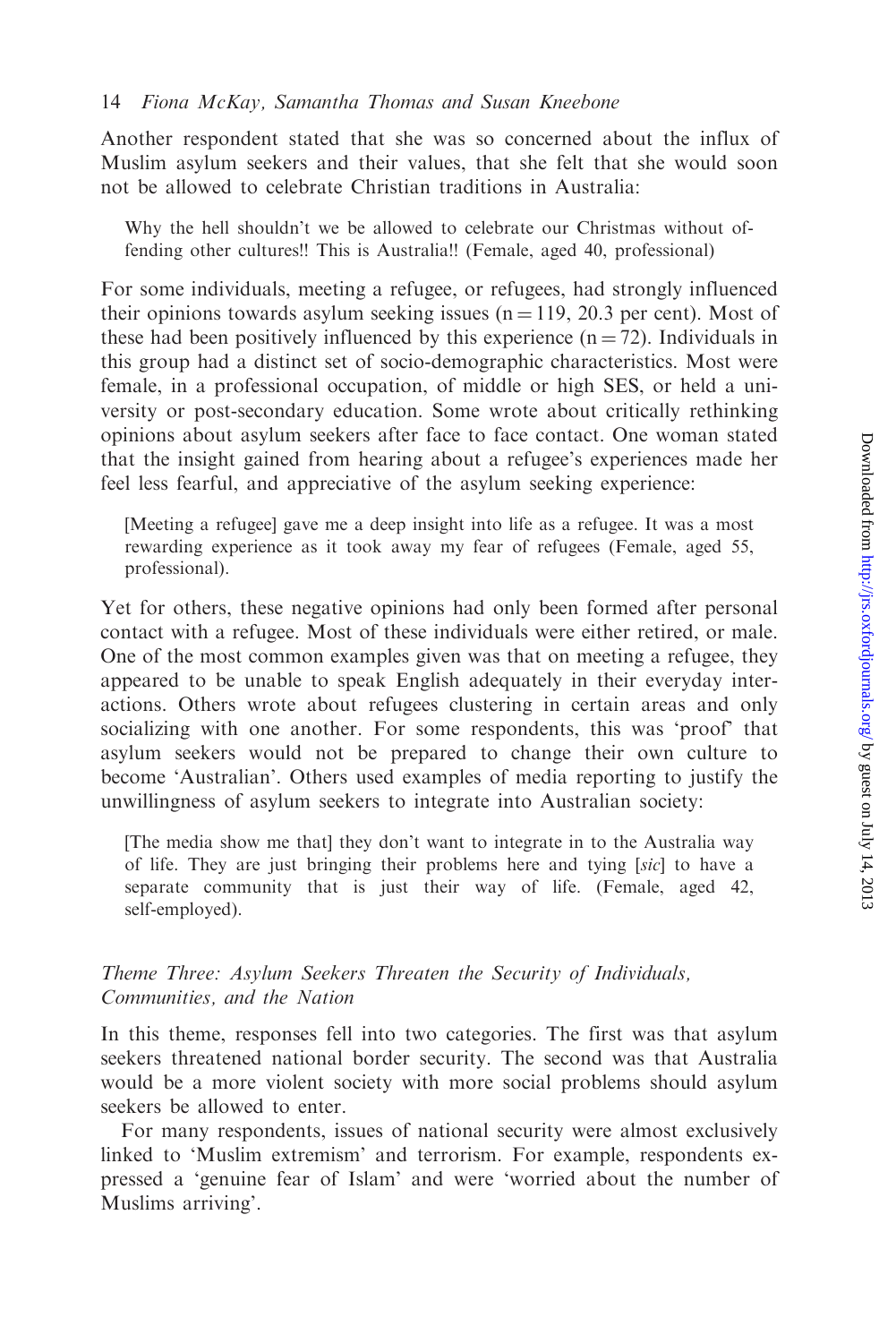I am concerned with the ease that Muslims are welcomed into Australia. We are 'infidels' to them (Female, aged 73, retired).

Some respondents' narratives directly linked the asylum seekers with Islam, violence and terrorism. However, others (predominantly students, those who were highly educated, women, and those from high socio-economic areas) challenged this view. They stated that the lack of balance in media reporting had only served to create 'fear campaigns' about the impact that asylum seekers would have on the Australian community:

They would have us all fearing that we will be overrun by violent Muslim extremists. This makes it difficult to form a rational opinion (Female, aged 52, home duties).

Others had formed negative views about security, based on their experiences with refugees in their own suburban areas. For example, a few respondents, who lived in areas with a high number of refugees, perceived that 'social problems' were a result of refugees and asylum seeker arrivals:

We have a lot of problems in our area with refugees forming gangs and a lot of anti-social behaviour (Female, aged 46, professional).

Older respondents (those over 60), were particularly worried that the presence of cultures and religions from other countries could lead to an increase in violence in Australia. Some wrote about feeling scared for future generations of Australians:

I do feel for my children and grandchildren in times to come, as violence in Australia has increased. Australia is a much different place today (Female, aged 68, retired).

#### **Conclusion**

It is important at this point to discuss the limitations of this study. As this was a postal survey, the main issue is with the self-selection of the respondents. It is possible that we received more responses from those in the older category as they were more likely to have the time to complete and then post back the survey. Another issue that could be a limitation, but may also be regarded as a strength of the study, is that responses may have been received from people who had a high level of interest in this issue. As this was a written survey, we may have received fewer responses from people with a limited education, and as with any qualitative study, the analysis is reflective of the research team's interpretation of the responses. While there was consistency of interpretation within our research team, it may be that others could interpret the data in different ways.

Despite these limitations, this study highlights that attitudes towards asylum seekers were influenced by a complex interplay between political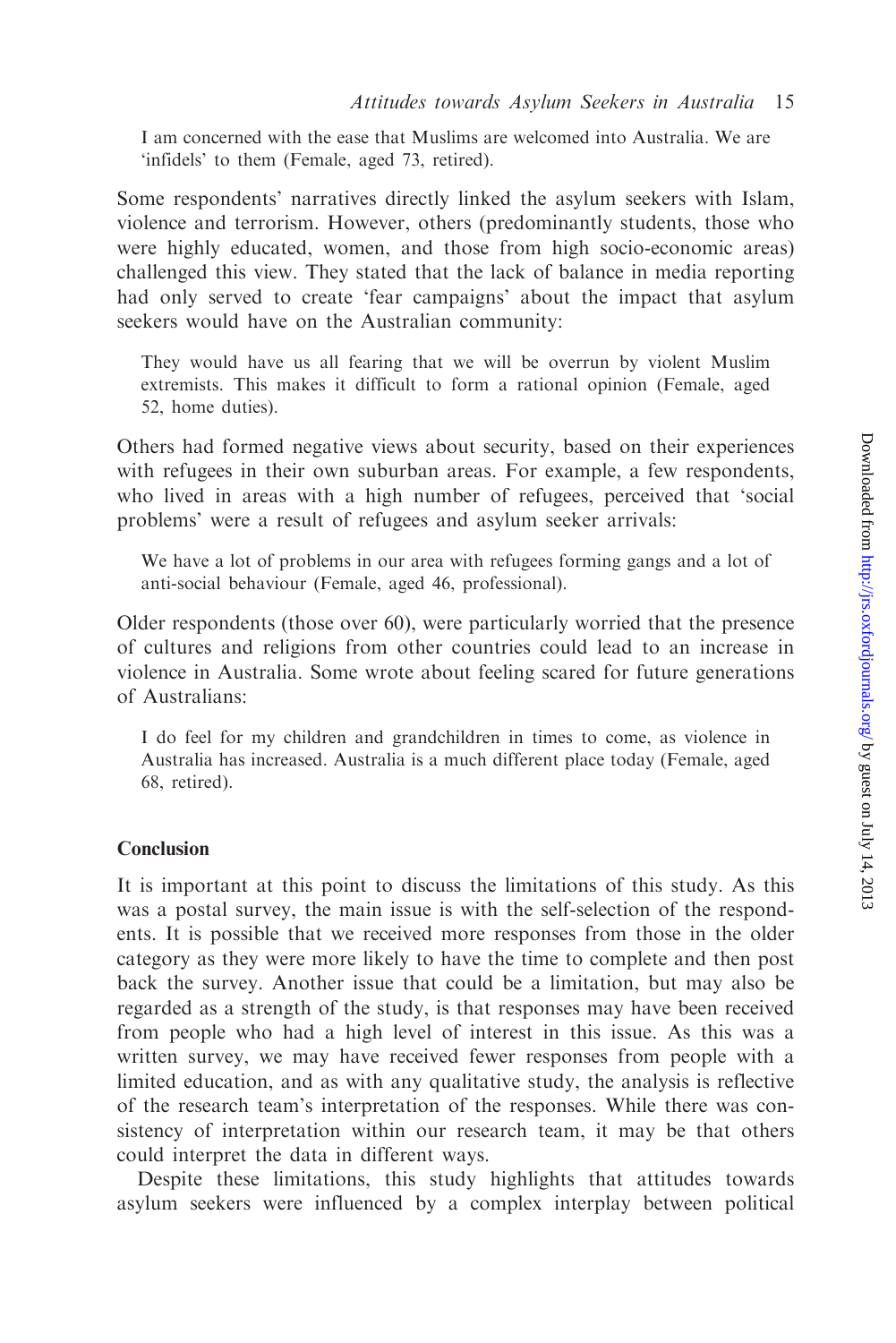rhetoric, media reporting, personal experiences, socio-demographic factors and the way that respondents conceptualized traditional Australian values, and what could potentially pose a threat to these values. This study provides a critical depth of information about attitudes and opinions, which complements large scale studies of the prevalence of these attitudes. Three clear findings emerged:

- 1. The method by which asylum seekers arrive in Australia had a clear influence on negative attitudes and opinions.
- 2. Constructed socio-political stereotypes, particularly around the link between Islam and terrorism, created the perception that asylum seekers pose a 'threat' to Australian national identity and security.
- 3. Most respondents had limited accurate knowledge about asylum seeking issues, with knowledge highly dependent on media reporting of the issue.

Since the mid 1970s, the Australian public has been exposed to negative discourses in the media and from politicians about asylum seekers, and in particular 'boat people'. This negative discourse has firmly constructed asylum seekers as a 'deviant social group' (Pickering 2001). The power of this rhetoric has been the construction of popularized labels which shift the public view from the structural reasons for asylum seeking, to the individual behaviour of those who arrive in Australia by boat. This construction has been formed through an overwhelmingly negative and sensationalized focus on the method of arrival, and the constant linking of arrivals by boat with labels of 'queue jumpers', 'terrorists', 'boat people' and 'illegals'. Furthermore, media reports often combine politicized labels with extreme images of behaviours: 'unauthorized' boats, overcrowded with predominantly Muslim males; reports of the use of criminal gangs and people smugglers to facilitate the journey to Australia; and extreme protests within detention facilities (McKay et al. 2011). As reported by respondents in this study, this media reporting reinforces the popularized image of asylum seekers as 'violent', 'different', 'illegal' and seeking to exploit the procedures Australia has in place to accept 'genuine' refugees.

While there has been some balanced reporting on asylum seeker issues, including reports concerning the welfare of detainees and conditions in detention centres, as well as a number of opinion pieces and articles that allow asylum seekers a voice and a venue to describe their persecution, detailed analysis and international context remain absent. However, the reporting of the deaths in the waters around Christmas Island in December 2010 went some way in providing balance to this issue. Despite the somewhat negative public opinion polls, the early media reporting and community concern included a greater awareness of the humanitarian issues. While there were some reports that maintained or called for a restrictive or hard-line approach to asylum seekers (AAP 2010; Smith 2010), many reports were sympathetic in tone and provided a humanitarian angle to the story (Jacobs 2011; Zwartz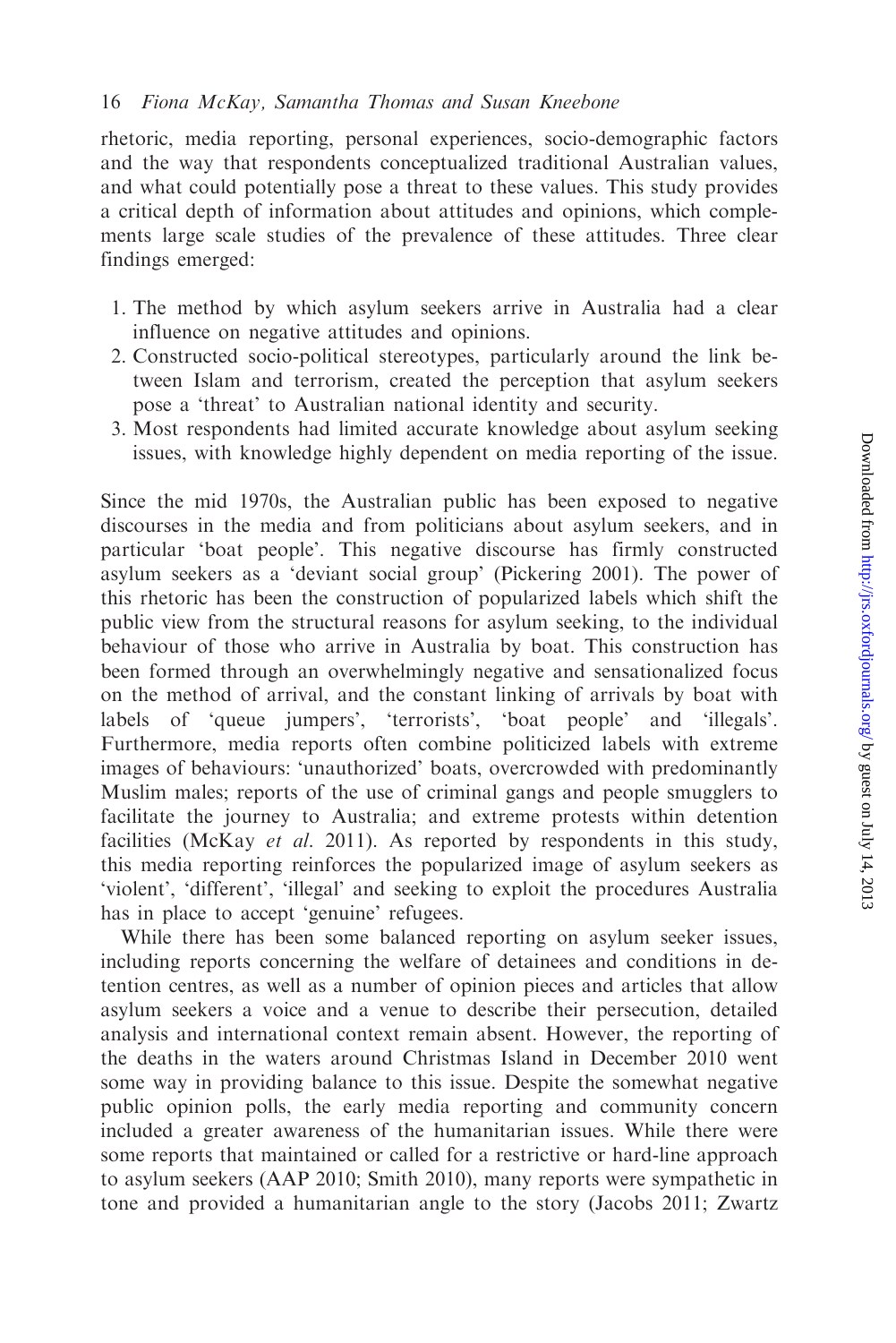2010). There were also calls for changes in the way that Australia deals with the arrival of asylum seekers by boat (Thomas Dobson 2010), and suggestions of a wider change to the asylum seeking process (Hanson-Young 2010; Akerman 2010). While this incident occurred after the data was collected for this study, and therefore we are unable to suggest how this might change public opinion in the long term, it does highlight the importance of continued research in this area. A number of studies have suggested that the media have an important role in influencing public opinion (Mutz 1989; McCombs and Bell 1996), therefore this change in reporting may signal a change in community understandings and opinions about asylum seekers, further highlighting the importance of engaging with the media on these issues.

In addition to the influence of media reporting, we also observed that most of those who held negative views of asylum seekers wrote about the undesirable individual behaviours of asylum seekers, and the threats they posed to Australian identity, values and culture. Respondents created this narrative by incorporating the perception that asylum seekers had come to Australia for their own personal benefit rather than for humanitarian reasons (e.g. for a 'better life' or for economic reasons, rather than fleeing persecution). Implicit in respondents' narratives was the construction of a group who they perceived would maintain their own languages, customs and traditions (e.g. not being able to speak English, unwilling to assimilate to Australian values, exploiting welfare systems or protesting again detention), and that this cultural diversity posed an extreme threat to Australian national identity. This finding is consistent with previous research showing that Australians fear losing their 'national identity' by allowing immigrants with other cultural backgrounds to settle in Australia (Wazana 2004; Simon and Lynch 1999). Further, attitudes appeared to be particularly extreme when directed towards asylum seekers from Islamic backgrounds. These asylum seekers not only appeared to be visibly different from white Australians, but also were surrounded by a political rhetoric of danger and threat because of a perceived link with terrorism. The overwhelmingly negative discourse which links asylum seekers, Islam and terrorism means that further research that specifically investigates the distinct issues around Islam is needed.

In contrast, those who were more sympathetic towards asylum seekers were able to take a more global, humanitarian, and structural view of the reasons for asylum seekers taking extreme measures to flee their country of origin. They were able to look beyond individual factors and labels and engage critically with media reports about asylum seeker behaviours. Sociodemographic factors appeared to play a role in the formation of attitudes. In particular, younger, more educated individuals held more positive views toward asylum seekers. This is consistent with other research focused on racial prejudice, which shows that younger individuals hold more tolerant attitudes towards minority groups, by association with changing cultural attitudes towards diversity and ethnicity (Martin et al. 2000), and that younger, more educated groups are more tolerant and are less threatened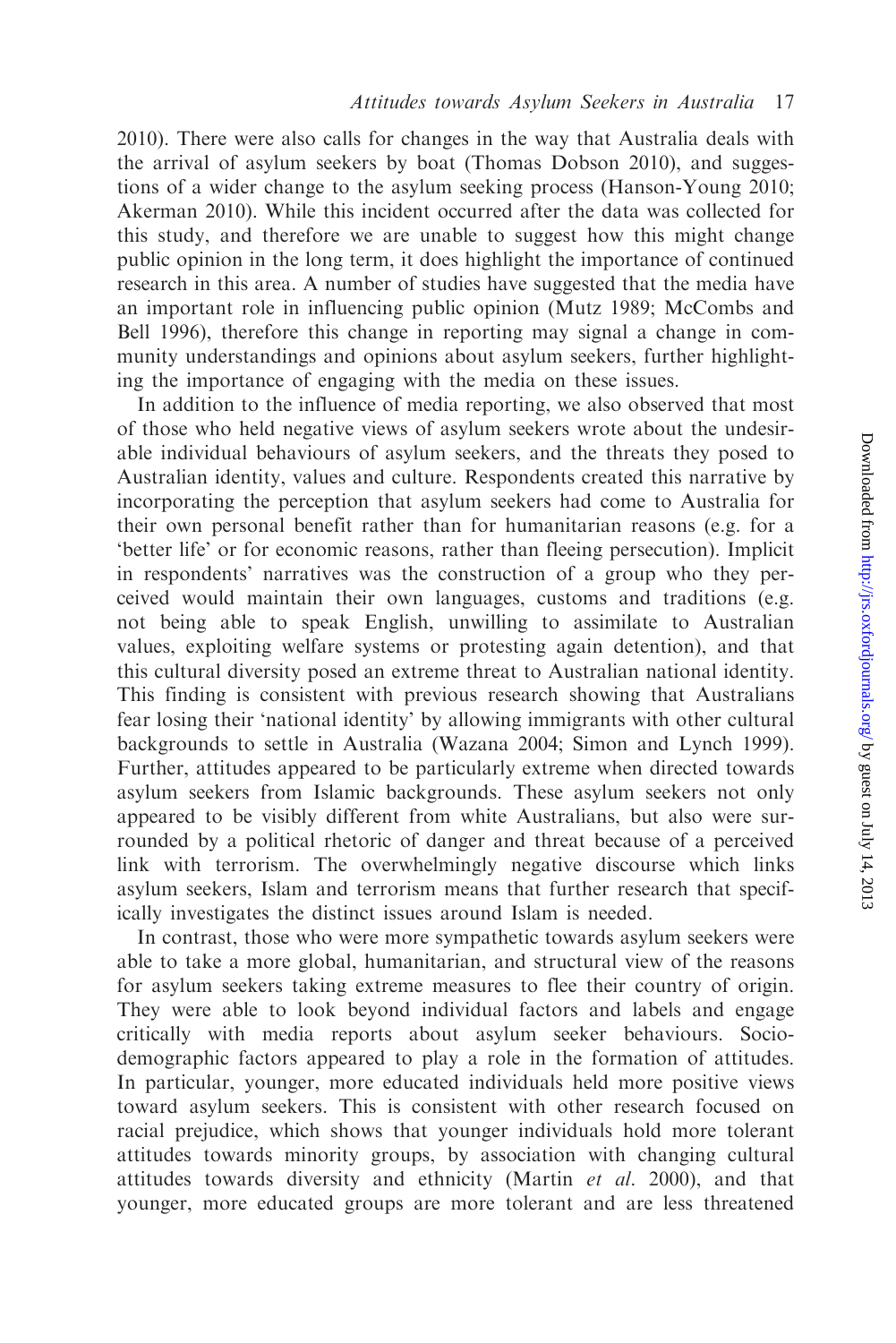by a culturally diverse society (Bobo and Licari 1989; Hello et al. 2006). This may also explain why this group is less reactive towards asylum seeker arrivals. While they appear to be aware that not all asylum seekers may be genuine, they are more supportive of due process to determine who should be allowed to stay in Australia, and who should be returned.

Altering negative attitudes and opinions regarding asylum seekers will necessarily require a significant shift in political rhetoric and media reporting. We appreciate that these shifts are not easy to achieve. Political parties have played a central role in creating these negative public attitudes, and must now respond to the public's ideals, opinions, and expectations in maintaining a 'hard line' approach towards asylum seekers. These shifts will also be difficult for the media. However, the inclusion of a humanitarian angle in some of the early reporting of the Christmas Island tragedy of late 2010 has given us some hope that the media are beginning to provide balance in their reporting. The future challenge for asylum seeker advocacy groups is to find messages and strategies which help to uncouple asylum seekers from 'threat rhetoric', and replace this with a broader humanitarian understanding and knowledge of the structural factors that influence asylum seeking.

- AAP (Australian Associated Press) (2010) 'Abbott Wades into Asylum Tragedy'. Herald Sun, 19 December.
- AKERMAN, P. (2010) 'Refugee Policy Blamed for Wreck'. The Australian, 16 December: 4.
- THE AUSTRALIAN (2010) 'Tony Abbott Launches Political Attack over Christmas Island Boat Tragedy'. The Australian, Canberra. 19 December.
- AUSTRALIAN BUREAU OF STATISTICS (2006) Information Paper. Socio-Economic Indexes for Areas. Cat. no. 1356.0. Canberra, Australian Bureau of Statistics.
- AUSTRALIAN HUMAN RIGHTS COMMISSION (2008) Immigration Detention Report. Sydney: Australian Human Rights Commission. Available at www.humanrights.gov.au/ human\_rights/immigration/idc2008.html#Heading122.
- BETTS, K. (2001) 'Boat People and Public Opinion in Australia'. People and Place 9(4): 34–48.
- BOBO, L. and LICARI, F. C. (1989) 'Education and Political Tolerance'. Public Opinion Quarterly 53(3): 285–308.
- BOMAN, B. and EDWARDS, M. (1984) 'The Indochinese Refugee: An Overview'. Australian and New Zealand Journal of Psychiatry 18(1): 40–52.
- BOWEN, C. (2010) 'Christmas Island Boat Tragedy, Inverbrackie, Nauru, Regional Protection Framework, Asylum Seeker Returns.' Retrieved 19 December 2010 from http://www.minister. immi.gov.au/media/cb/2010/cb156552.htm.
- BRENNAN, F. (2003) Tampering with Asylum: A Universal Humanitarian Problem. Brisbane: University of Queensland Press.
- BRETT, J. M. and MORAN, A. (2006) Ordinary People's Politics: Australians Talk about Life, Politics and the Future of their Country. North Melbourne: Vic., Pluto Press Australia.
- CLYNE, M. (2005) 'The Use of Exclusionary Language to Manipulate Opinion: John Howard, Asylum Seekers and the Reemergence of Political Incorrectness in Australia'. Journal of Language and Politics 4: 173–196.
- CORLETT, D. (2002) 'Asylum Seekers and the New Racism'. D!SSENT 8: 46–48.
- DAILY TELEGRAPH (2011) 'Editorial: If it Helps, it's Only a Start'. Daily Telegraph Sydney, 8 January: 26.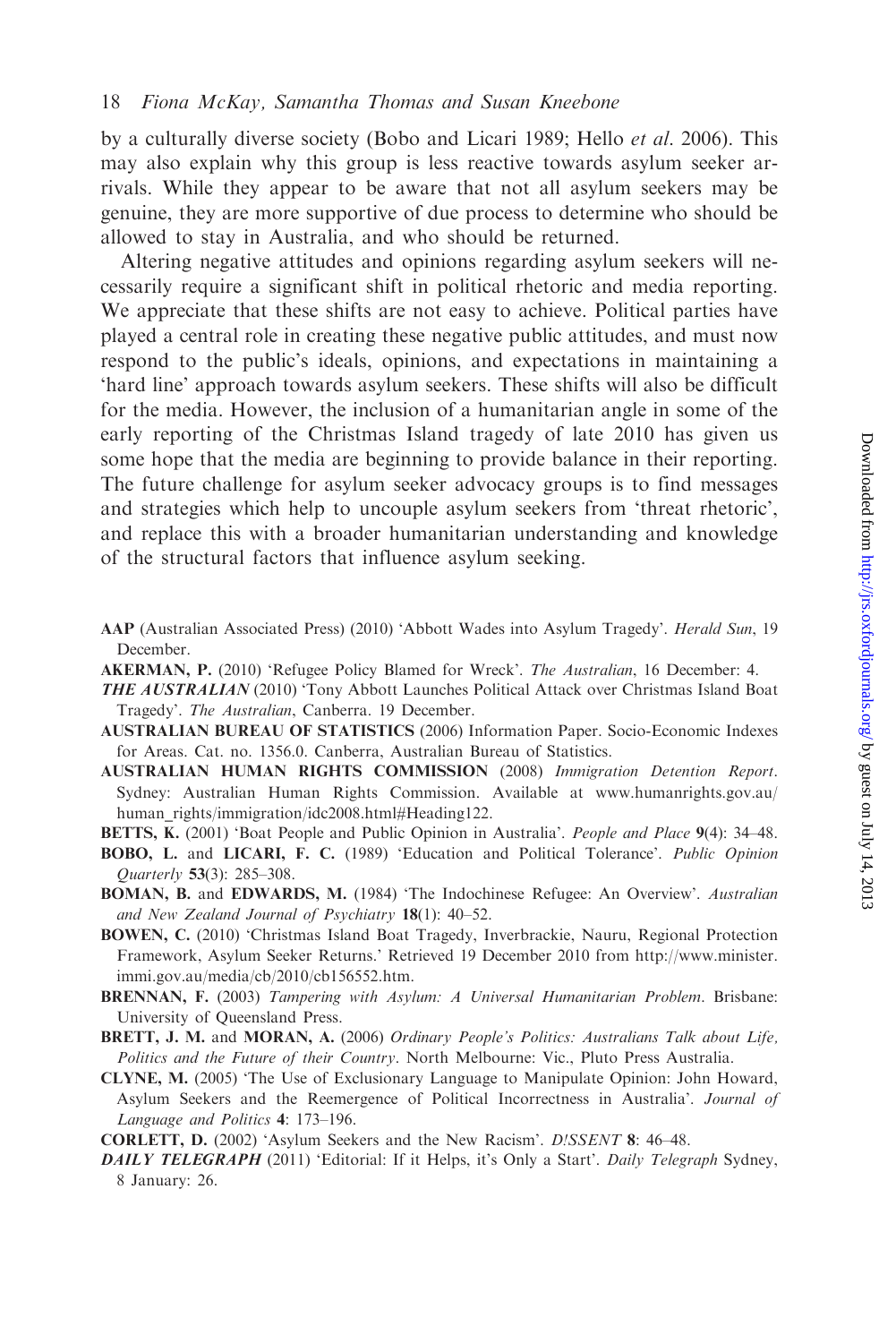- DIAC (2007) Fact Sheet 60: Australia's Refugee and Humanitarian Programme. Canberra: Department of Immigration and Citizenship.
- DIAC (2010a) Don't Risk Lives with People Smugglers. Canberra: Department of Immigration and Citizenship. Available at http://www.newsroom.immi.gov.au/media\_releases/804.
- DIAC (2010b) Australia Sends Strong Message to People Smugglers. Canberra: Department of Immigration and Citizenship. Available at http://www.newsroom.immi.gov.au/media\_releases/ 502.
- DIAC (2010c) Fact Sheet 8: Abolition of the 'White Australia' Policy. Canberra: Department of Immigration and Citizenship. Available at http://www.newsroom.immi.gov.au/media/factsheets/08abolition.htm.
- DUNN, K. M., KLOCKER, N. and SALABAY, T. (2007) 'Contemporary Racism and Islamaphobia in Australia: Racializing Religion'. Ethnicities 7(4): 564–589.
- EDWARDS, A. (2003) 'Tampering with Refugee Protection: The Case of Australia'. International Journal of Refugee Law 15(2): 192-211.
- EDWARDS, P., ROBERTS, I., CLARKE, M., DIGIUSEPPI, C., PRATAP, S., WENTZ, R. and KWAN, I. (2002) 'Increasing Response Rates to Postal Questionnaires: Systematic Review'. British Medical Journal 324(7347): 1183–1185.
- EVERY, D. and AUGOUSTINOS, M. (2007) 'Constructions of Racism in the Australian Parliamentary Debates on Asylum Seekers'. Discourse Society 18(4): 411–436.
- EVERY, D. and AUGOUSTINOS, M. (2008) '''Taking Advantage'' of Fleeing Persecution? Opposing Accounts of Asylum Seeking'. Journal of Sociolinguistics 12(5): 648–667.
- GALE, P. (2004) 'The Refugee Crisis and Fear: Populist Politics and Media Discourse'. Journal of Sociology 40(4): 321–340.
- GOOT, M. (2000) 'More ''Relaxed and Comfortable'': Public Opinion on Immigration under Howard'. People and Place 8(3): 46–60.
- HANSON-YOUNG, S. (2010) 'Let's Listen To The Experts On Asylum-Seekers', Media release. The Australian Greens, Canberra. Retrieved 10 January 2011, from http://sarah-hanson-young .greensmps.org.au/content/media-release/lets-listen-experts-asylum-seekers.
- HASLAM, N. and PEDERSEN, A. (2007) 'Attitudes towards Asylum Seekers: the Psychology of Exclusion'. In Lusher, D. and Hashim, N. (eds) Yearning to Breath Free. NSW: The Federation Press.
- HAYWARD, A. (2010) 'Boat Death Toll Higher as Lost Remembered'. Sydney Morning Herald 20 December.
- HELLO, E., SCHEEPERS, P. and SLEEGERS, P. (2006) 'Why the More Educated are Less Inclined to Keep Ethnic Distance: An Empirical Test of Four Explanations'. Ethnic and Racial Studies 29(5): 959–985.
- HERALD SUN (2010) 'Editorial: Asylum Policy Now All at Sea'. Herald Sun, 16 December: 34.
- HOSKIN, M. and MISHLER, W. (1983) 'Public Opinion toward New Migrants: A Comparative'. International Migration 21(4): 440–462.
- HUDSON, P. (2010) 'Seven Children, Including Four Infants, among Christmas Island Dead'. Herald Sun, 16 December.
- HUGO, G. (2001) 'From Compassion to Compliance? Trends in Refugee and Humanitarian Migration in Australia'. GeoJournal 55: 27-37.
- **JACOBS, R.** (2011) 'Echoes of the Past in Asylum Seeker Policies'. The Age, Melbourne. 6 January.
- JUPP, J. (2001) The Australian People. Oakleigh: Victoria, Cambridge University Press.
- KEHRBERG, J. E. (2007) 'Public Opinion on Immigration in Western Europe: Economics, Tolerance, and Exposure'. Comparative European Politics 5(3): 264–281.
- KELLY, J. (2010) 'Gillard in Talks with E Timor Leader to Establish Processing Centre for Asylum-seekers'. The Australian, 6 July.
- KLOCKER, N. (2004) 'Community Antagonism Towards Asylum Seekers in Port Augusta, South Australia'. Australian Geographical Studies 42(1): 1–17.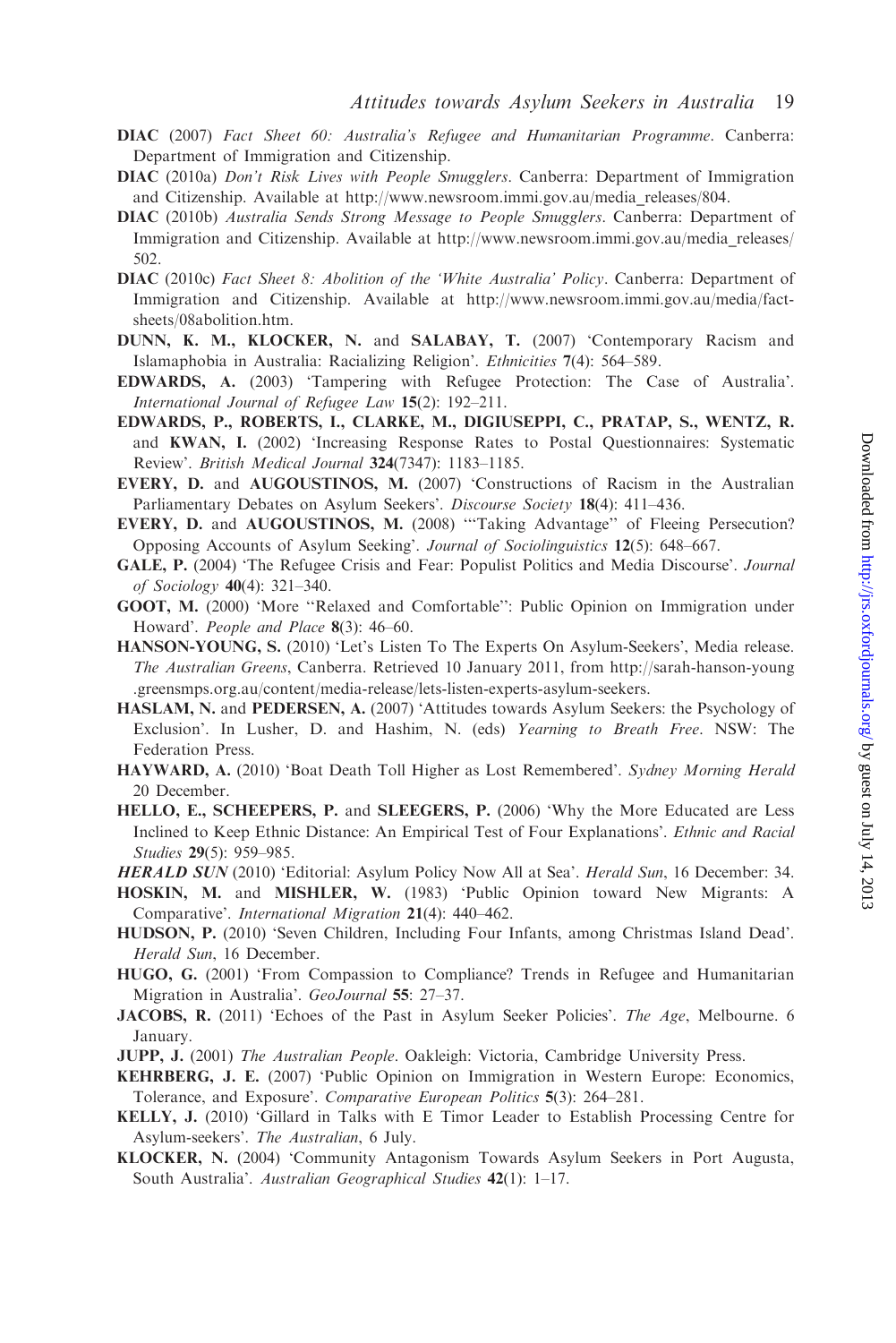- 20 Fiona McKay, Samantha Thomas and Susan Kneebone
- KLOCKER, N. and DUNN, K. M. (2003) 'Who's Driving the Asylum Debate? Newspaper and Government Representations of Asylum Seekers'. Media International Incorporating Culture and Policy 109: 71–92.
- LEWIS, M. (2005) Asylum: Understanding Public Attitudes. London: Institute for Public Policy Research.
- LOWY INSTITUTE (2010) The Lowy Institute Poll 2010. Sydney.
- MALEY, P. (2011) 'Who's Afraid of Christmas Island Now?' The Australian, 8 January: 11.
- MARES, P. (2001) Borderline: Australia's Treatment of Refugees and Asylum Seekers. Sydney: University of NSW Press.
- MARES, P. (2009) 'The Fifth Wave'. Inside Story, 21 April. http://inside.org.au.
- MARKUS, A. (2010) Mapping Social Cohesion 2010: Summary Report. Melbourne: Monash University, Scanlon Foundation, Australian Multicultural Foundation.
- MARR, D. and WILKINSON, M. (2003) Dark Victory. Crow's Nest, NSW: Allen & Unwin.
- MARTIN, J. K., PESCOSOLIDO, B. A. and TUCH, S. A. (2000) 'Of Fear and Loathing: The Role of ''Disturbing Behavior'', Labels, and Causal Attributions in Shaping Public Attitudes toward People with Mental Illness'. Journal of Health and Social Behavior 41(2): 208–223.
- McADAM, J. (2008) Forced Migration, Human Rights and Security. Portland: Oregon, Hart Publishing.
- McCOMBS, M. and BELL, T. (1996) 'The Agenda Setting Role of Mass Communication'. In Salwen, M. B. and Stacks, D. W. (eds) An Integrated Approach to Communication Theory and Research. Mahwah: N.J., Erlbaum.
- McKAY, F. H., THOMAS, S. L. and BLOOD, R. W. (2011) "Any One of these Boatpeople could be a Terrorist for All We Know!", Media Representations and Public Perceptions of ''Boat People'' Arrivals in Australia', Journalism: Theory, Practice and Criticism 12(6).
- McMASTER, D. (2002) Asylum Seekers: Australia's Response to Refugees. Melbourne: Melbourne University Press.
- MILES, M. B. and HUBERMAN, A. M. (1994) Qualitative Data Analysis: an Expanded Sourcebook. Thousand Oaks: Sage Publications.
- MUTZ, D. C. (1989) 'The Influence of Perceptions of Media Influence: Third Person Effects and the Public Expression of Opinions'. International Journal of Public Opinion Research 1(1): 3–23.
- NEWSPOLL (2001a) 31 August–2 September 2001 Retrieved 7 March 2011, from http://www .newspoll.com.au/image\_uploads/cgi-lib.7712.1.011005asylum.pdf.
- NEWSPOLL (2001b) 26–28 October 2001. Retrieved 7 March 2011, from http://www.newspoll .com.au/image\_uploads/cgi-lib.6364.1.010901asylum.pdf.
- PEDERSEN, A., ATTWELL, J. and HEVELI, D. (2005) 'Prediction of Negative Attitudes toward Australian Asylum Seekers: False Beliefs, Nationalism, and Self-esteem'. Australian Journal of Psychology 57(3): 148–160.
- PEDERSEN, A., WATT, S. and HANSEN, S. (2006) 'The Role of False Beliefs in the Community's and the Federal Government's Attitudes toward Australian Asylum Seekers'. Australian Journal of Social Issues 14(1): 105–124.
- PHILLIPS, J. and SPINKS, H. (2010) Boat Arrivals in Australia since 1976. Background Note. Canberra: Parliamentary Library.
- PICKERING, S. (2001) 'Common Sense and Original Deviancy: News Discourses and Asylum Seekers in Australia'. Journal of Refugee Studies 14(2): 169-186.
- QSR INTERNATIONAL (2008) QSR Nvivo 8. Retrieved 24 August 2010, from www.qsrinter national.com.
- RUDDOCK, P. (2011) 'A Humane Policy would be One that Stopped the Boats Coming'. The Australian, 3 January: 12.
- SHEEHAN, P. (2010) 'A Diminished Gillard Caught in a Storm of her Own Making'. Sydney Morning Herald, 20 December: 9.
- SIMON, R. J. and LYNCH, J. P. (1999) 'A Comparative Assessment of Public Opinion toward Immigrants and Immigration Policies'. International Migration Review 33(2): 455–467.